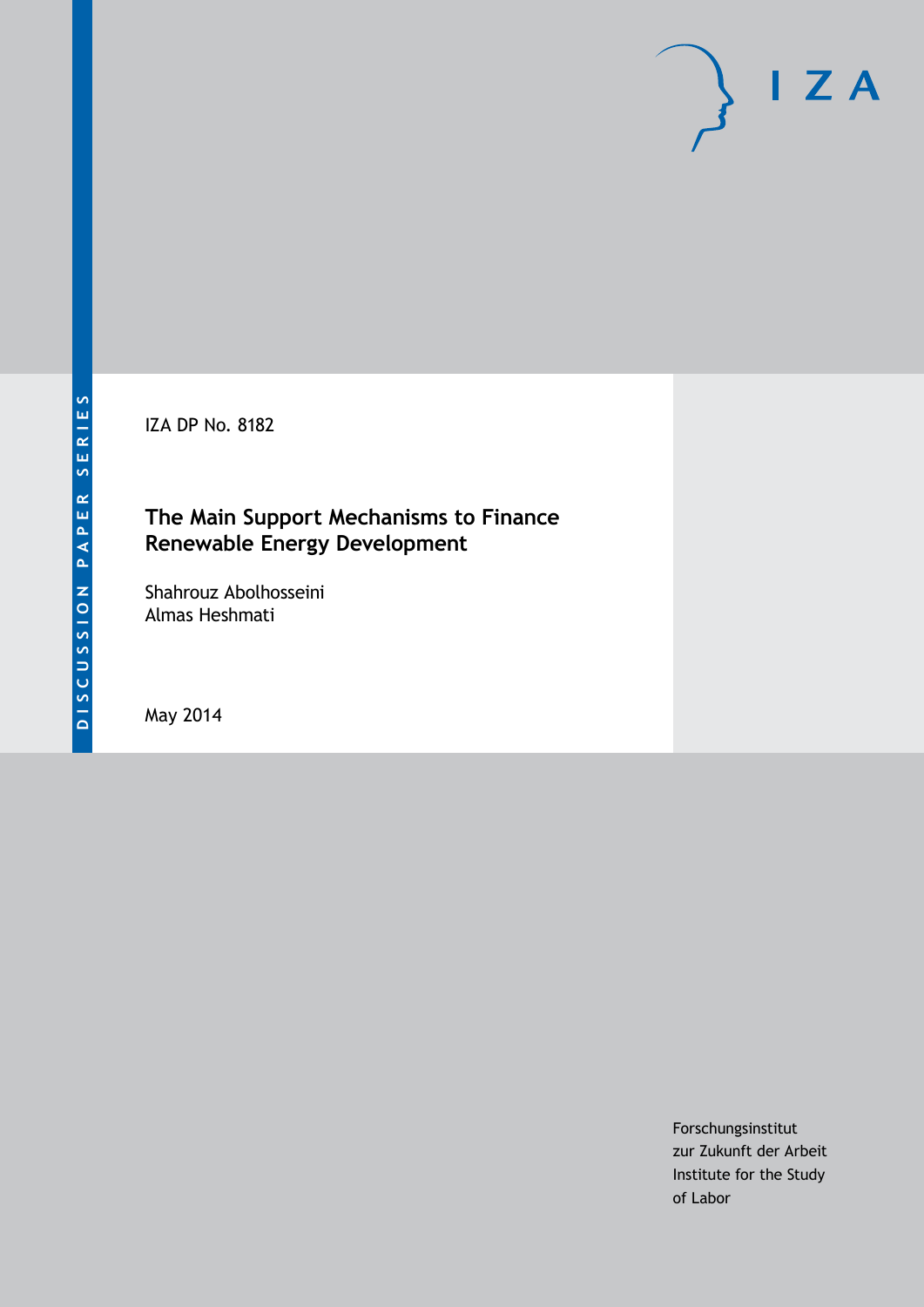# **The Main Support Mechanisms to Finance Renewable Energy Development**

### **Shahrouz Abolhosseini**

*TEMEP, Seoul National University*

### **Almas Heshmati**

*Jönköping University and IZA*

### Discussion Paper No. 8182 May 2014

IZA

P.O. Box 7240 53072 Bonn Germany

Phone: +49-228-3894-0 Fax: +49-228-3894-180 E-mail: [iza@iza.org](mailto:iza@iza.org)

Any opinions expressed here are those of the author(s) and not those of IZA. Research published in this series may include views on policy, but the institute itself takes no institutional policy positions. The IZA research network is committed to the IZA Guiding Principles of Research Integrity.

The Institute for the Study of Labor (IZA) in Bonn is a local and virtual international research center and a place of communication between science, politics and business. IZA is an independent nonprofit organization supported by Deutsche Post Foundation. The center is associated with the University of Bonn and offers a stimulating research environment through its international network, workshops and conferences, data service, project support, research visits and doctoral program. IZA engages in (i) original and internationally competitive research in all fields of labor economics, (ii) development of policy concepts, and (iii) dissemination of research results and concepts to the interested public.

IZA Discussion Papers often represent preliminary work and are circulated to encourage discussion. Citation of such a paper should account for its provisional character. A revised version may be available directly from the author.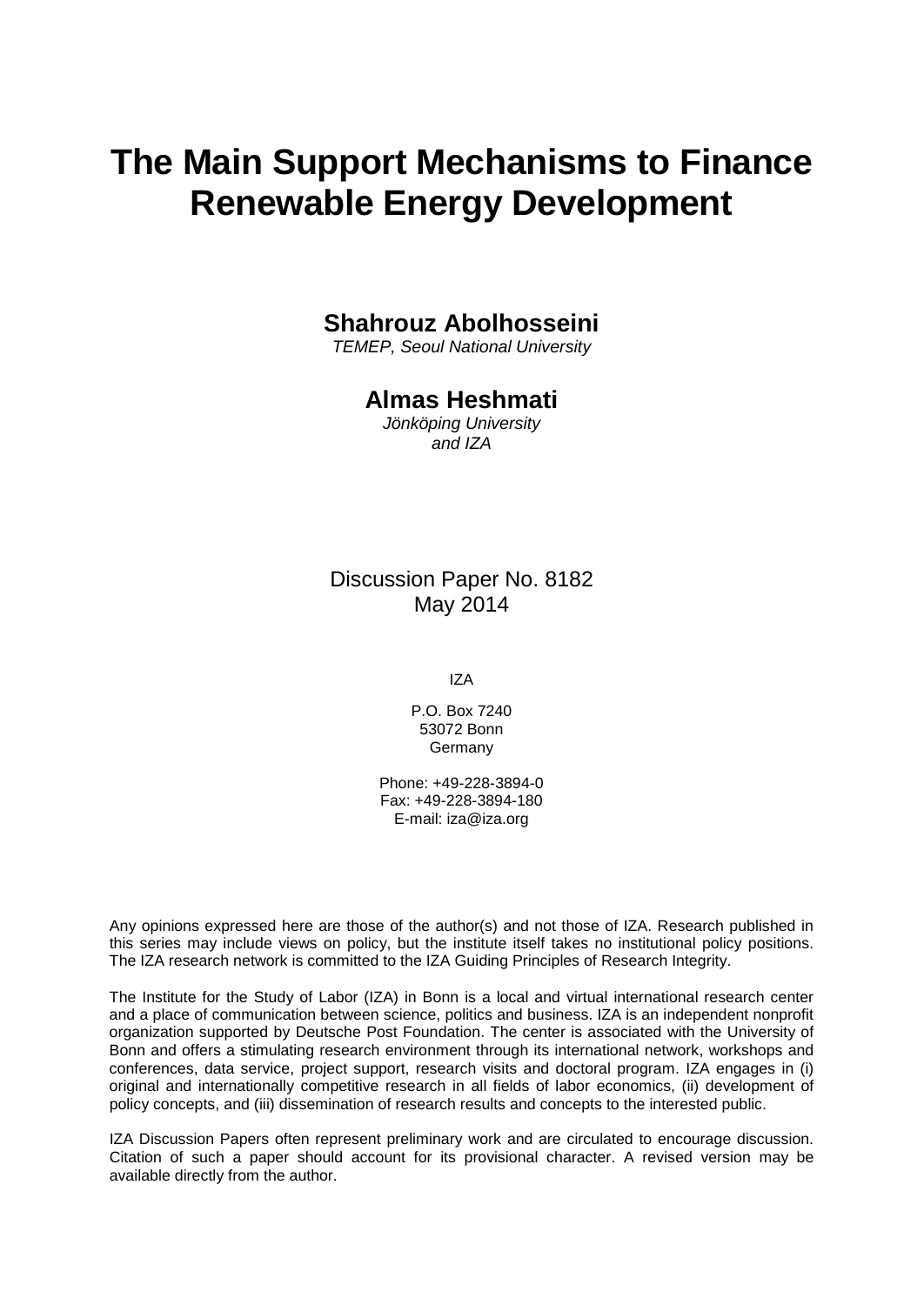IZA Discussion Paper No. 8182 May 2014

# **ABSTRACT**

# **The Main Support Mechanisms to Finance Renewable Energy Development**

Considering that the major part of greenhouse gases is carbon dioxide, there is a global concern aimed at reducing carbon emissions. Additionally, major consumer countries are looking for alternative sources of energy to avoid the impact of higher fossil fuel prices and political instability in the major energy supplying countries. In this regard, different policies could be applied to reduce carbon emissions, such as enhancing renewable energy deployment and encouraging technological innovation and creation of green jobs. There are three main support mechanisms employed by governments to finance renewable energy development programs: feed-in-tariffs, tax incentives, and tradable green certificates. Considering that many of the promising technologies to deploy renewable energy require investment in small-scale energy production systems, these mechanisms could be used to enhance renewable energy development at the desired scale. Employing a carbon emission tax or emission trading mechanism could be considered ideal policies to mitigate emissions at the lowest cost. The comparison of feed-in-tariffs and renewable portfolio standard policies showed that the former is good when a policy to develop renewable energy sources with a low level of risk for investors is considered. However, the latter is an appropriate policy when a market view policy is applied by the government.

JEL Classification: H23, L71, O13, O31, Q27, Q42

Keywords: renewable energy, financing renewable energy, feed-in-tariffs, tax incentives, tradable green certificates, carbon emission tax, green jobs

Corresponding author:

Almas Heshmati Department of Economics Jönköping University P.O. Box 1026 551 11 Jönköping Sweden E-mail: [almas.heshmati@gmail.com](mailto:almas.heshmati@gmail.com)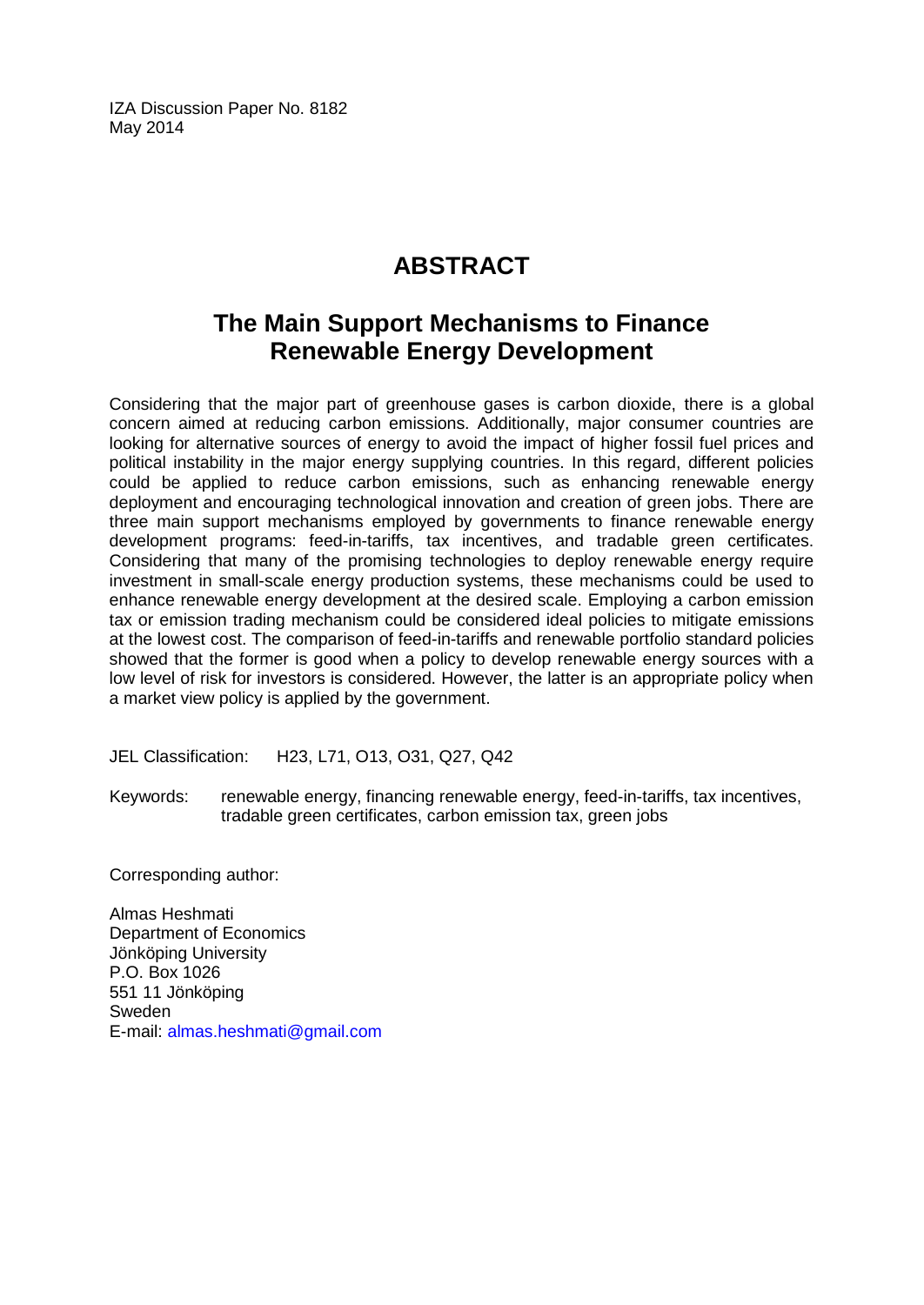#### **1. Introduction**

Electricity consumption is predicted to comprise an increasing share of the global demand for energy over the next two decades. This is explained by the importance of electricity to industries. It is expected that the growth rate of electricity consumption will be more than that of the consumption of the other sources of energy, including liquid fuels, natural gas, and coal (IEA, 2012a). Due to ongoing concerns regarding climate change, the increasing price of fossil fuels, and political instability in major energy supplying countries, renewable energy (RE) sources have become an important topic of research in world energy demand.

Green economy is also considered as a source of job creation. Gai et al. (2011) investigates whether the relationship between green economy and green jobs is a myth or reality. This paper analyzes the direct and indirect employment impacts of two main greenhouse gas mitigation policies on the power generation sector in China. Promoting the corporate social responsibility for a green economy and innovative jobs are among areas of interest with potential to be developed. Pop et al. (2011) analyzes the role of social capital and promoting active aging in order to assure corporate social responsibility at national and international levels. In another study Edwards et al. (2013) studies investing in nature by analyzing restoring coastal habitat blue infrastructure and green job creation. Yi (2013) investigates clean energy policies and green jobs by evaluating green jobs in U.S. metropolitan areas.

The economic view is an essential part of renewable energy deployment and its progress. If they do not have an economic advantage, renewable energy technologies will not be able to compete with the conventional resource technologies. On the other hand, it is difficult to establish a transparent figure for the unit cost of renewable energy compared to conventional sources. External costs, such as the social and environmental costs, are included in the discussion of conventional sources. Additionally, the subsidies paid for the consumption of fossil fuels act as a barrier for alternative sources, making it more expensive for these sources to compete. The aim of increasing the contribution of renewable energy to the total energy supply is of worldwide importance in mitigating the negative energy effects of climate change.

In reality, there is a gap between the actual share and optimal level of renewable energy consumptions in the world. Furthermore, a large amount of investment is spent on conventional energy sources compared to renewable energy sources. Alternative policies for environmental protection are applied in the form of economic incentives and non-incentive regulations. Examples of economic policies include incentives for using renewable energy and imposing taxes on emission generation or fossil fuel consumption. Although developed countries that import crude oil have imposed carbon taxes for many years, these taxes have not been applied for environmental purposes.

Three types of support mechanisms are widely used: feed-in-tariffs, tax incentives, and tradable green certificates. We do not consider direct supports paid to producers or consumers, because our purpose is to apply a mechanism to encourage the creation of a renewable energy market. Direct financial transfer may lead to the enhancement of renewable energy consumption, but the main target (i.e., market creation) is not achieved. Generally, different kinds of economic instruments, such as capital grants, grants to infrastructure, utility procurement, etc., are available for renewable energy technologies. However, most of them are not appropriate for electricity produced by individually distributed generators. Considering that many of the most promising technologies to deploy renewable energy to achieve targets for energy efficiency or carbon reduction require investment in small-scale energy production systems (such as residential building), these mechanisms could be used to enhance renewable energy development to the desired scale. In particular, they will be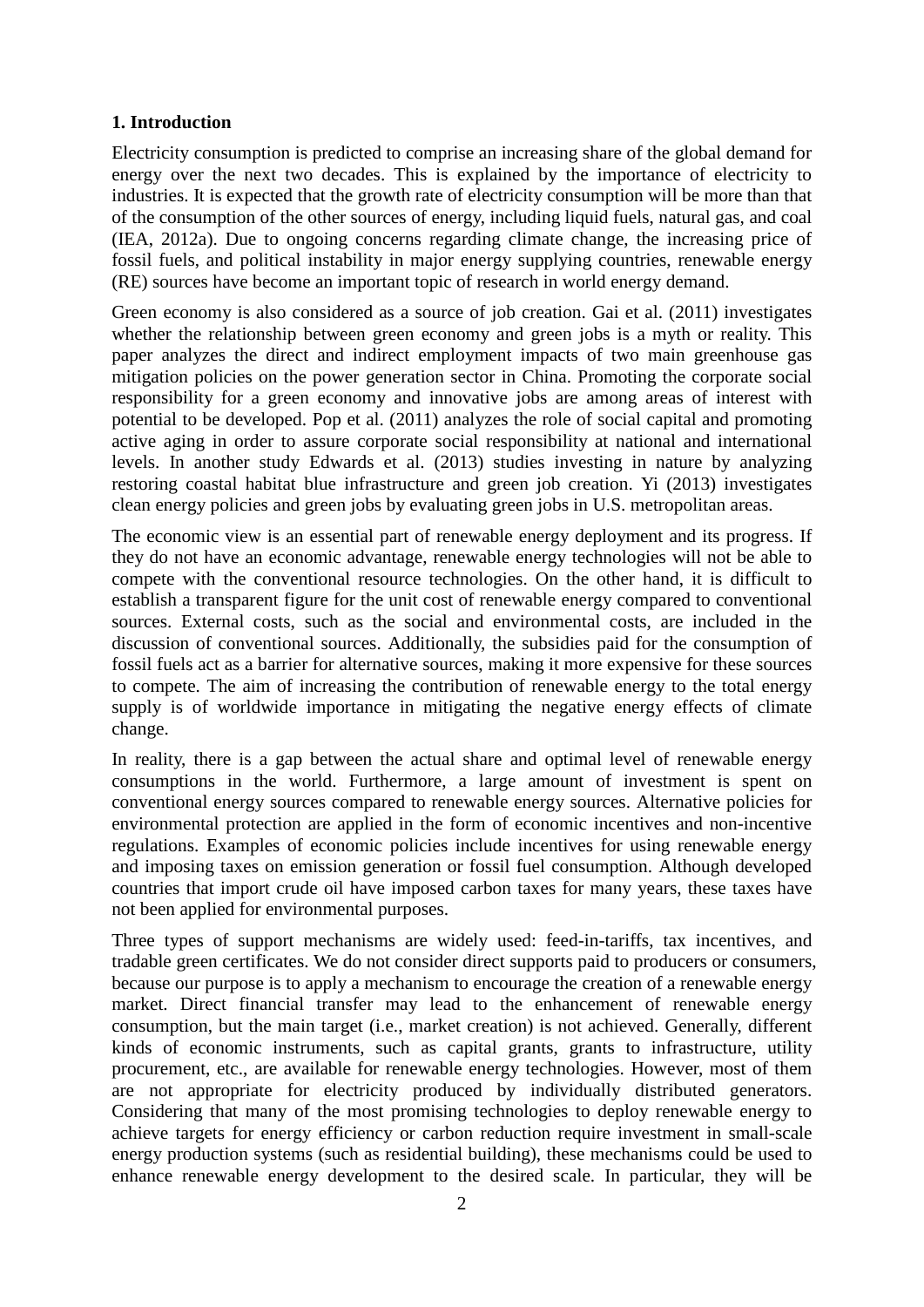applicable to the renewable energy market, which is constituted by a large number of individual energy suppliers.

The rapid growth of renewable energy has been possible through decreasing technology costs, increasing fossil-fuel prices, and the continued payment of subsidies by the state. According to an IEA report in 2012, the subsidies are estimated to increase from \$88 billion in 2011 to almost \$240 billion in 2035 (IEA, 2012b). On the other hand, fossil-fuel consumption subsidies were estimated at \$523 billion in 2011, nearly six times more than the financial support allocated to renewable energy. This means that the support given to conventional sources of energy overshadows the support given to renewable energy sources.

In this paper, we discuss the three main support mechanisms used to finance renewable energy development programs: feed-in-tariffs, tax incentives, and tradable green certificates. Finally, we explain the cross-national incentive policies for clean development mechanisms, which are based on the Kyoto Protocol.

#### **2. Feed-in-Tariff**

A feed-in-tariff (FIT) is a policy used as a support mechanism to accelerate investment in renewable energy (RE) technologies. According to Couture et al. (2010), a feed-in tariff (FIT) is an energy supply policy focused on supporting the development of new renewable energy projects. FIT is offering long-term purchase agreement for the sale of RE electricity. Couture and Gagnon (2010) pointed to three essential provisions for the success of FIT policies: guaranteed access to the grid, stable and long-term power purchase agreements, and prices should be calculated based on the unit costs of power generated by renewable energy sources. Technologies such as wind power are priced lower than solar photovoltaic (PV) because of the latter's higher cost. However, FIT policies could be considered a controlling regulation measure because of the ability of governments to direct the market according to the rates defined in the contracts. An expectation of lower rates in the future could cause a rush in the market to receive the existing FIT rate. The tariffs may be used as a fixed rate (higher than market price) or as a mark-up that is added to the current market price.

According to the Renewables Global Status Report (GSR 2012), at least 109 countries had used some type of FIT policy by early 2012. FIT policies had been used fully functioning in at least 65 countries and 27 states by 2012 (Martinot and Sawin, 2012). In late 2011, Germany was successful in connecting its one-millionth PV system, mainly driven by the low rate of FIT and the expectation that prices would continue to decrease. Based on the GSR 2012, this newly connected PV system (around 7.5 GW) increased the cumulative installed capacity to 24.8 GW, accounting for 3.1 percent of Germany's power generation and almost 8 percent of peak load demand. More evidence for using FIT contract rates as the stimulus for PV system installation are as follows: Italy brought 9.3 GW of PV to benefit from more advantageous rates in 2010; UK increased its capacity to 1 GW, driven by two rounds of rate reductions; France operated more than 1.6 GW by changing its FIT rates; China's market has quadrupled mostly due to their national FIT policy, increasing its cumulative installed capacity to 3.1 GW and becoming the dominant player in Asia (Martinot and Sawin, 2012). Figure 1 shows the effects of FIT policy on developing renewable energy installation in the UK. As the figure shows, PV installation has been widely affected by an active FIT policy.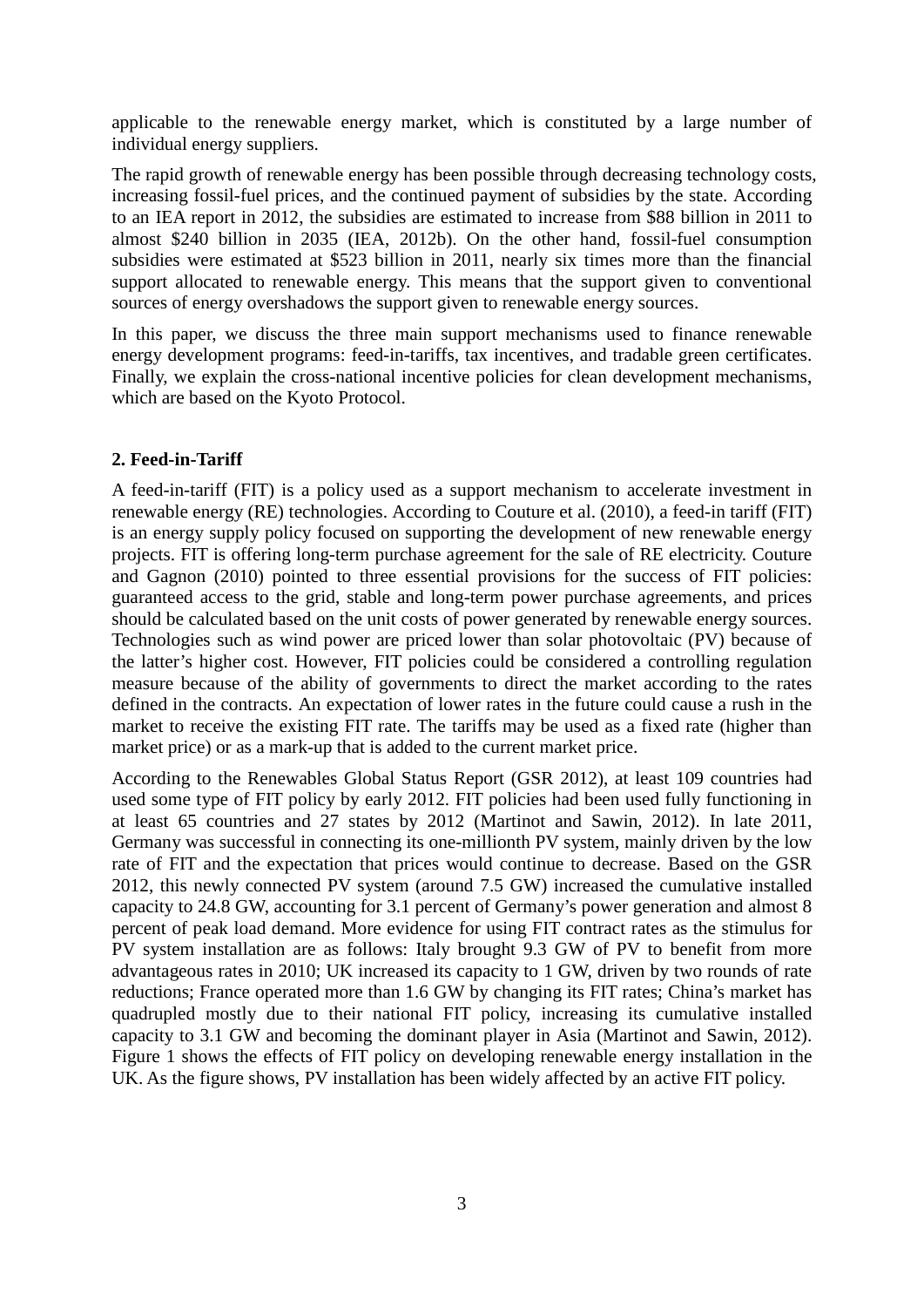

Source: Department of Energy and Climate Change, 2013, UK



The UK government introduced an FIT supporting mechanism in April 2010 in order to enhance small-scale renewable energy deployment and low-carbon power generation technologies. This policy covers five technologies: solar PV, wind, hydro, anaerobic digestion, and micro CHP plants. As Figure 1 shows, almost 2 million kW have been installed based on the FIT supporting mechanism, and the majority of the installed capacity is from solar PV sources. Figure 2 shows the number of cumulative installations in the same period.



Source: Department of Energy and Climate Change, UK, 2013

Figure 2: Cumulative renewable energy installations based on FITs in the UK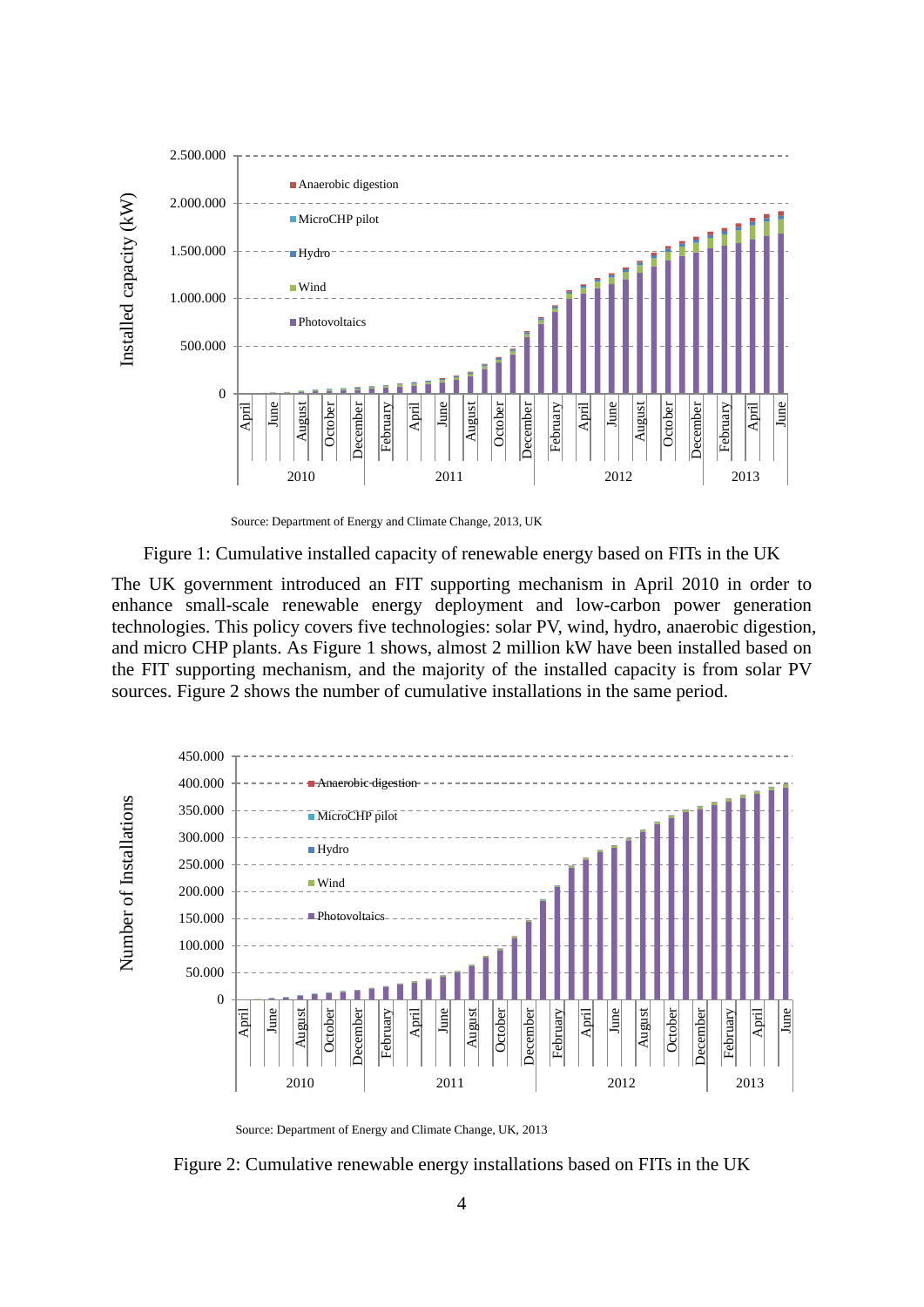Financial support mechanisms are gaining importance in the enhancement of renewable energy development. Conventional sources of energy could be replaced with renewable energy technologies (RET) in order to mitigate environmental damage caused by old electricity power generation technology. Ringel (2006) examined the most common types of support systems in the European Union (EU), including FITs and green certificates, in order to evaluate their advantages and disadvantages in terms of effectiveness and efficiency. Based on this analysis, both mechanisms contributed to enhancing the share of power generation by renewable energy. However, many member states tried to shift from a feed-in system to green certificates while experiencing both systems. The results show that FITs are successful in encouraging individuals to use renewable energy sources, with wind energy in Denmark and Germany being the primary source. However, FITs does not have enough capability to create a liberalized, single electricity market. With regard to the EU market, there is an intention to promote the use of green certificates instead of FITs because of the up-coming market for emission certificates. It has been argued that the installation of a harmonized FIT system is almost impossible, for reasons of feasibility and politics at the European level. It has been concluded that no single policy is capable of solving the issue of renewable energy development in a harmonized European market for electricity, leading to the continual debate regarding the application of appropriate support policies.

Rickerson et al. (2007) analyzed support mechanisms in Europe and evaluated their application to policies in the US. They pointed to the debate in Europe about FITs and Renewable Portfolio Standard (RPS), with the aim of applying a single harmonized policy in the US market. They emphasized that the US states are not under federal pressure to comply with a harmonized energy policy. Therefore, they can apply different approaches to take advantage of the renewable energy policy. Considering the experience in Europe and the emerging FIT system as a viable policy in the US, it is expected that this policy will continue to set specific targets for renewable technologies. Some studies have held that FITs could be used for emerging technologies, such as PV, and RPS should be used to enhance near-market renewable energy technologies. Butler and Neuhoff (2008) compared FITs with quota and auction mechanisms to support wind energy development in the UK and Germany by surveying project developers. The result showed that, a frequent criticism of the feed-in tariff is that it does not generate sufficient competition in the market. They concluded that deployment levels are much higher in Germany compared to the UK in terms of installed capacity, which is attributed to the limitation of procedure and cost factors in the UK.

Lesser and Su (2008) examined an economically efficient FIT structure to enhance renewable energy deployment, proposing a two-part FIT system that used both capacity- and marketbased payments to achieve targets. Based on the finding of this research, the following actions should be performed in a two-part FIT: (i) define technologies that are eligible to receive subsidies, (ii) set a desired capacity goal for each technology, (iii) establish a contract period for each FIT, and (iv) set a payment period for the winning auction prices. They argued that the proposed two-part FIT system could eliminate cost errors caused by difficulties faced from using the system based on the Public Utility Regulatory Policies Act of 1978 (PURPA). This Act required utilities to buy electricity from independent renewable energy and co-generation plants, and it proved to be a controversial policy. Under PURPA, the purchase price was based on avoided cost and was left to individual states (Rickerson and Grace, 2007). This Act caused difficulties because it imposed an expensive burden on the utility rate paid by consumers. Lesser and Su (2008) indicated that a two-part FIT policy would create competition and lead to long-term financial stability, thus avoiding overestimates or underestimates in payments to RET developers.

Solana-Peralta et al. (2009) proposed an FIT scheme to take advantage of renewable energy,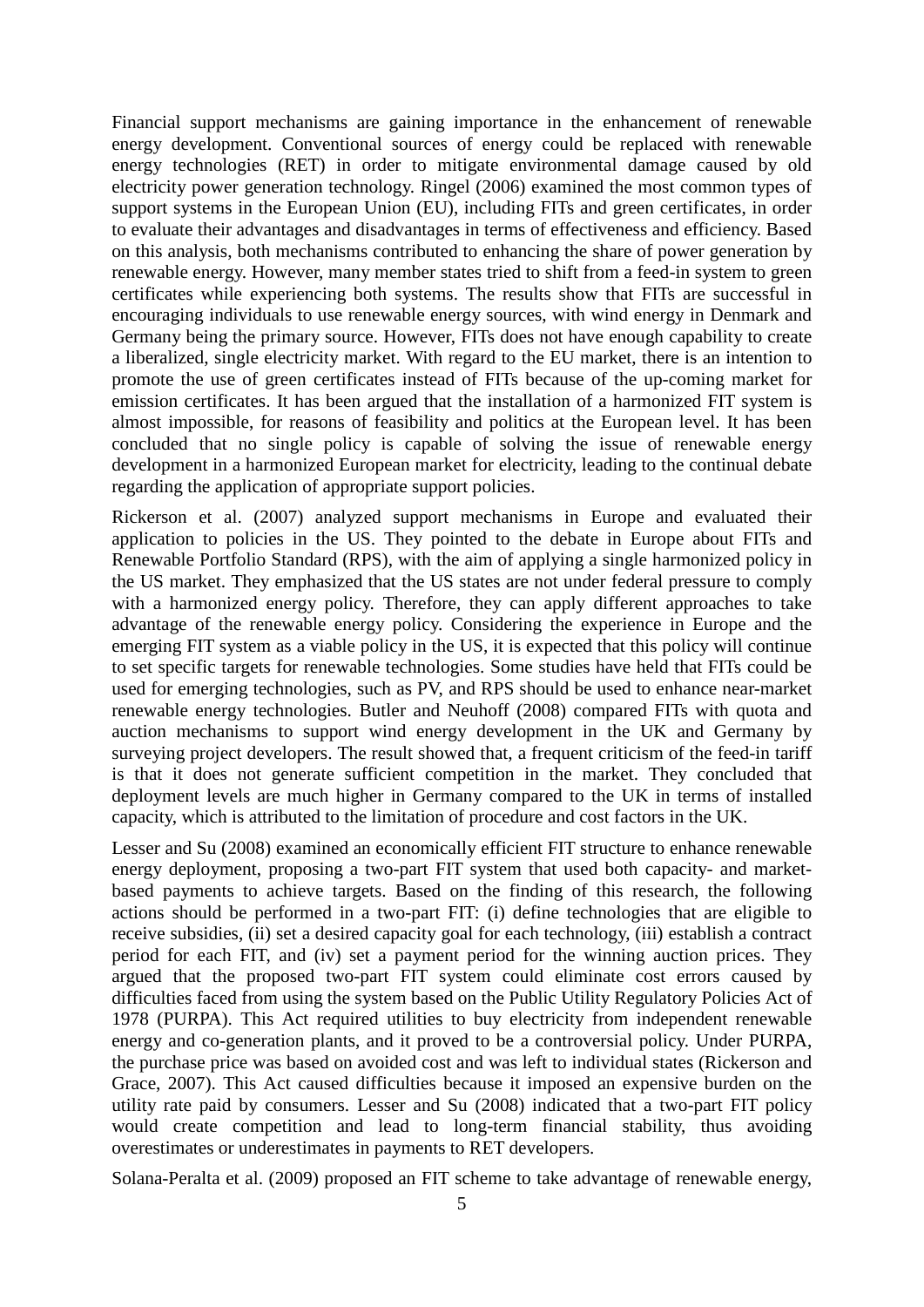using conventional sources as a hybrid system in isolated areas. They introduced a model that integrated a PV generator into a diesel system for off-grid regions in Ecuador. They compared the results of this integrated system to the existing diesel system under the proposed Renewable Energy Premium Tariff (RPT) plan, an alternative mechanism to deploy renewable energy in off-grid regions. The results showed that the PV-diesel hybrid system is more cost effective than the stand-alone diesel system. They also found that if the optimistic lower value in terms of life cycle cost is considered for PV-diesel hybrid generators, the RPT value for a model with neutral net present value (NPV=0) is estimated at 0.59 \$/kWh and 0.57 \$/kWh for 62 and 79 percent PV fraction scenarios, compared to the FIT value of 0.52 \$/kWh paid for PVs installed in the mainland. This scheme could be applied to other renewable energy technologies, as well as assist in the introduction of RETs as a sustainable energy option for residents located in isolated, off-grid areas.

Couture and Gagnon (2010) analyzed a variety of feed-in tariff payment models for power generated by renewable energy sources. This was done in order to determine the advantages and disadvantages of different FIT models, based on the dependency on the market price of electricity. They argued that the overall rate of renewable energy enhancement is influenced by the FIT payment structure and its impact on investor risk. They found that marketindependent policies are stronger and more cost-effective than market-dependent options, because of their greater investment security and lower cost of renewable energy deployment. This condition could lead to lower risk and enable investors to have a predictable cash flow. It is also attractive to small investors and community-based projects, because of purchase obligations and lower barriers to entry. Therefore, the advantages associated with marketindependent policies the ability to increase public support, which may lead to the greater participation of individuals, and higher levels of renewable energy penetration into the electricity market. Rigter and Vidican (2010) developed an equation to estimate the cost of PV in order to calculate the optimal FIT that must be applied in China to achieve its ambitious target to expand its share of electricity generated by solar power. For a program starting in 2010 and lasting for 25 years, and assuming a five percent discount rate and an increasing rate of electricity use of two percent per year, the authors estimated that the government be charged \$3.13US for the installation of 1 watt of small scale solar energy. This figure will decrease to \$2.45US if the program is postponed until the end of 2011. These calculations show why the Chinese government was hesitant about the starting date of the program. They argued that the FIT policy is able to compensate for the negative effects of low electricity prices on the feasibility of solar PV. Moreover, these costs could decrease rapidly over the time because of innovation and technology developments.

Wand and Leuthold (2011) employed a partial equilibrium approach to analyze the potential effects of an FIT policy in Germany for small roof-top solar PV systems installed between 2009 and 2030. They applied a dynamic optimization model that considered learning-bydoing, technology diffusion, and yield dependent demand in order to maximize social welfare. Wand and Leuthold calculated a wide range of effects on social welfare, including the net social cost of 2.014 billion Euros under the Business As Usual (BAU) scenario and net benefits of 7.586 billion Euros from the benefits of solar PV deployment. They argued that the BAU scenario underestimated actual prices, while the positive scenario reflected FIT policies established recently in Germany for the residential PV market. We should also take into account that the negative welfare effect is viewed differently by policymakers in Germany, because of its dependency on fossil fuels and concerns for a secure energy supply in the future. Krajacic et al. (2011) examined the FIT system used in implementing energy storage technologies to overcome the intermittency of renewable energy sources and technical capability of power networks. They analyzed FIT applications for pumped hydro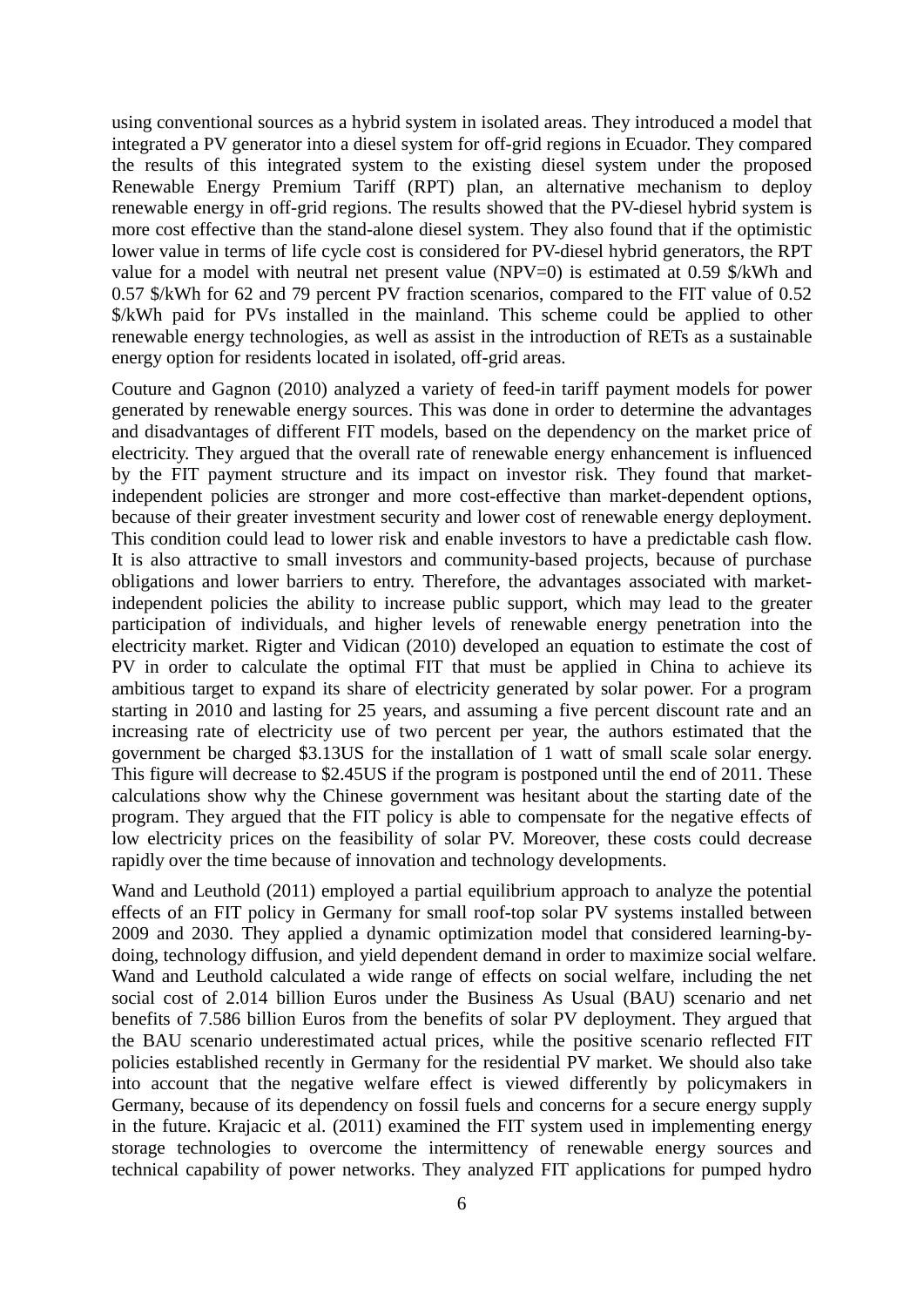storage (PHS), hybrid wind-pumped hydro storage (WHPS), a hydrogen storage system (HSS), PV and batteries, and desalination systems. They also evaluated the FIT mechanism to apply these technologies in some islands and outer areas. After the successful application in these areas, they argued that energy storage tariffs could be applied in main power systems to enhance energy storage usage and to optimize existing utilities in the market.

In a more recent study, Schallenberg and Haas (2012) evaluated two alternative options of FIT, fixed and premium, and examined the evolution of the implementation of both mechanisms in Spain. These mechanisms, which are employed in Spain, have led to successful renewable energy deployment for power generation. The results showed that the direct burden on customers generated by a fixed-FIT policy is smaller than that imposed by the premium, as well as providing higher security for investors. On the other hand, the premium mechanism is market oriented and provides slightly higher income, which could be a more attractive aspect for investors. They stated that the premium mechanism might lead to overcompensation when prices are increased quickly, but this problem could be avoided by setting a cap value. The findings indicated that a fixed-FIT policy should be used for technologies that have not achieved high market penetration and in cases that require building a market environment.

In Portugal, FITs have been the main policy used to enhance power generated by renewable energy sources. Proenca and Aubyn (2013) simulated a model to evaluate economic and environmental impacts of an FIT policy in Portugal. They employed a hybrid topdown/bottom-up general equilibrium model to analyze the interaction among energy, economics, and environmental issues in relation to energy policies. The results showed that the FIT policy provided an effective and cost-efficient instrument to promote renewable energy sources for electricity generation. In addition, the economic adjustment cost was low, and the deployment of renewable energy led to significant reductions in carbon emissions. Jenner et al. (2013) estimated a panel-data model over the years 1992-2008 to analyze the effectiveness of FIT policies for developing solar PV and onshore wind turbines in the EU-26. They applied a fixed-effect model at the country-level and introduced a measure of the return on investment (ROI) to evaluate the strength of the policy. The results showed that solar PV development in Europe was driven by FIT policies through their impact on ROI for investors. The results also implied that the combination of FIT policy, electricity price, and unit cost served as a more accurate determinant for power generation by renewable energy sources than a stand-alone policy measure did.

Insert Table 1: Some empirical studies regarding FIT policies

#### **3. Tax Incentives**

Tax exemption is used as a fiscal incentive measure to enhance renewable energy deployment in many countries. Tax credits could be applied for the investment, production, or consumption segments of electricity generated by renewable energy sources. Policies aimed at encouraging renewable energy consumption could apply tax credits on the purchase and installation of renewable equipment to facilitate the penetration of renewable energy deployment into the market. For example, a draft bill was introduced in Poland for a renewable heat obligation in private and public buildings, as well as to provide a tax credit to private customers for solar thermal energy (Martinot and Sawin, 2012).Tax policy is also used as a useful instrument to reduce fossil fuel consumption. A carbon tax imposed by a government imposes a higher cost burden for burning fossil fuels and provides an incentive to increase investment in renewable energy sources. Demand for energy could be influenced by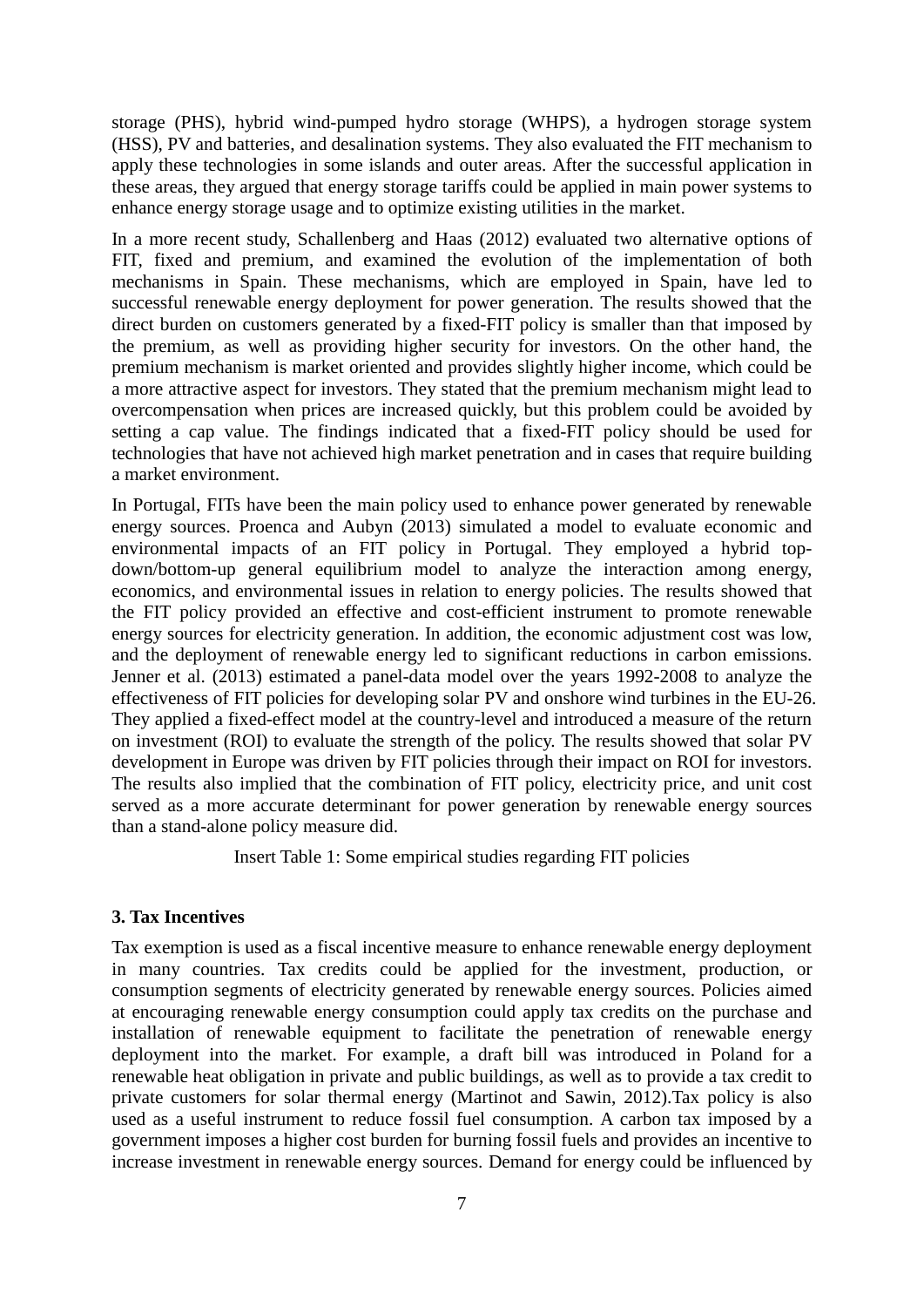a carbon tax through the relative cost of using different fuels. Following the Fukushima Daiichi accident, Japan set a target to triple power generation from renewable energy by 2030 over the generated level in 2010. In this regard, Japan released a new FIT system to support renewable energy and to employ other subsidy mechanisms, such as tax credits, investment grants, and loans (IEA, 2012b).

Tax credits used as a supportive policy in some countries, such as Germany, could be applied in other countries, especially since the lack of competitiveness in conventional sources of energy is a typical barrier for most countries (Gutermuth, 1998). The exemption of fuels produced by renewable energy sources, such as biomasses, from other taxes was applied by Germany, increasing the competitiveness of renewable sources with the highly taxed conventional diesel fuel. Consequently, sales rose from 40,000t in 1996 to 100,000t in 1997. A similar policy was applied to electrical vehicles, exempting EVs from the motor vehicle tax for five years. An attractive feature of this instrument is that it makes cash available. Therefore, it could be an important financial incentive for private investors and an opportunity to make small investments because it directly increases investor liquidity. Many economists believe that employing a carbon emission tax or emission trading mechanism is considered a good policy to mitigate emissions at the lowest cost (Kalkuhl et al., 2013).

Kahn and Goldman (1987) analyzed the sensitivity of the renewable energy and cogeneration project's internal rate of return (IRR) based on tax changes created by the US federal tax code under PURPA. The electricity market was stimulated by tax incentives under PUPRA. Kahn and Goldman investigated six different technologies to evaluate the effects of tax reform on the financial viability of projects. Based on their calculations, capital intensive projects, such as wind turbines, small hydro, geothermal and wood-fired electricity, were not financially viable because of the expiration of energy tax credits. The results showed that gas-fired cogeneration technology is the most beneficial under the tax reform. Walsh (1989) applied a two-period utility maximization model of household behavior to investigate the relationship between federal and state tax credits and energy saving improvement in the US. The federal government reduced the income tax liability by 15 percent of expenditure for conservation facilities from 1977 to 1986. The results indicated that tax credits were not an effective solution to subsidizing energy conservation activities. This could be the result of the small discount rate applied by the tax reform, the inconvenience of claiming the credit, or the lack of knowledge about the effects of price reduction.

Alfsen et al. (1995) simulated a model to assess the possible effects of a carbon tax in Western Europe and the partial deregulation of the power generation industry on  $CO<sub>2</sub>$ ,  $SO<sub>2</sub>$ and  $NO<sub>x</sub>$  emissions. They studied two regimes, plan-efficient and cost-efficient, in order to examine the effectiveness of carbon tax. They found that emissions were reduced by the European Community (EC) tax by 6 to 10 percent under both regimes compared to a scenario without the tax. The regime change from the plan-efficient to the cost-efficient caused a reduction of 3 percent in  $CO_2$  and  $NO_x$  emissions, while  $SO_2$  was reduced by 13 percent. The results showed that an economic instrument for carbon emission reduction is able to influence the emissions of  $SO_2$  and  $NO_x$ . Hassett and Metcalf (1995) estimated a panel data model of individual tax returns and variations in state tax policy in order to evaluate the impact of tax policies on investment in residential energy conservation in the US. They concluded that a point change of 10 percent in the rate of tax incentives for energy investment could increase the probability of investment by 24 percent. Kahn (1996) examined the impact of tax credits set by the US government based on the Energy Policy Act (EPAct) of 1992 to enhance renewable energy technologies. The results showed that a production tax credit was ineffective in providing an incentive to invest in wind turbine power plants because it raised the financing cost. Therefore, the tax credit might not be able to reduce the unit cost of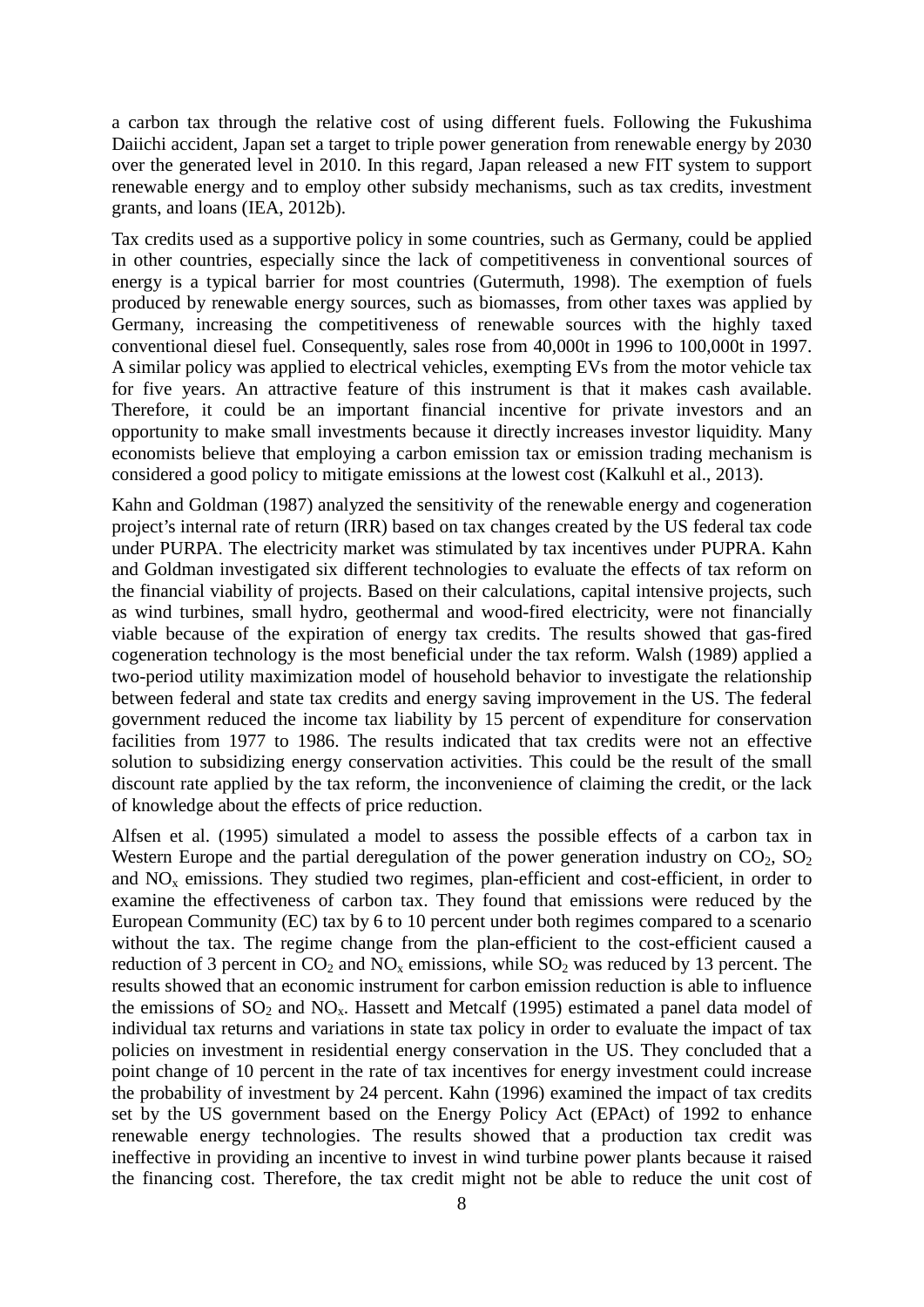electricity generated by wind turbines compared to the plan with no incentive. Consequently, the effect of the production tax credit could be minimal.

Brännlund and Nordström (2004) formulated an econometric model of non-durable consumer demand in Sweden to analyze consumer response and welfare effects of changing energy or environmental policy. The results showed that households living in populated areas were more influenced by a  $CO<sub>2</sub>$  tax, indicating that carbon tax has a regional distribution effect. In terms of environmental effects, petrol demand decreased by almost 11 percent, which affects carbon emissions. The findings showed that the distribution of the tax burden and welfare loss was uneven, because the tax revenue was not returned at an even rate. Barradale (2010) examined the impact of repeated expiration and a short-term renewal federal production tax credit (PTC) on wind power investment. The federal tax revision created an on-off pattern, which led to a boom-bust cycle in wind power plant investment in the US. This led to a severe downward trend in investment, because of the high cost of ramp-up and ramp-down. The results implied that wind power is not feasible in the absence of PTC. However, Barradale found that it was formed due to the negotiation dynamics in the power purchase agreement in the face of PTC uncertainty. Therefore, an incentive instrument applied to enhancing renewable energy production may be changed to a disincentive form if it causes uncertainty.

Galinato and Yodar (2010) introduced an integrated tax-subsidy policy for carbon emission reduction, which is considered a compromise between the standard Pigovian tax and a traditional indirect subsidy. They argued that environmental taxes on energy are not popular politically, because the taxes imposed on fossil fuels could lead to higher energy prices. Moreover, subsidies paid for renewable energy fuels are funded mainly by labor or income taxes. Galinato and Yodar suggested that revenues from carbon taxes could be used to fund subsidies for the production of low-emitter fuels. Therefore, the carbon tax and subsidy mechanism are revenue neutral within the energy industry. Levin et al. (2011) developed an energy optimization model and applied it to the investigation of the effects of the Renewable Energy Standard and carbon tax in the state of Georgia in the US. The results showed that power generated from biomass co-generation at coal plants could be considered a low-cost option, but the potential was limited. The findings indicated that a constant carbon tax through the year 2030 would lead to the replacement of coal with natural gas, instead of generating electricity from renewable energy sources. Based on their calculation, the low-cost biomass had the lowest levelized costs of electricity in all scenarios. The importance of a properly designed policy in order to achieve targets was emphasized in this research.

Pablo-Romero et al. (2013) investigated a variety of instruments, such as tax incentives applied in Spain, to enhance solar thermal energy deployment. They argued that tax incentives have not had a sufficient impact on solar thermal energy deployment, because of regulatory changes at the national level, which led to complications in the system. It has also been stated that tax incentives would be more effective if they were associated with a proper financing mechanism. In this regard, Lehmann (2013) employed an analytical partialequilibrium model of the electricity sector to show that an optimal policy to mitigate climate change could be designed efficiently by applying an emission tax along with a subsidy for renewable energy sources. Lehmann analyzed the performance of a revenue-neutral fixed tariff and relevant differences compared to a government-funded premium tariff. He argued that a premium tariff policy may be seen as a better option than non-continuous adoption, but some important parameters (e.g., increasing investment uncertainty and transaction costs, concerns associated with funding tariffs from public budgets, and breaking EU completion law) should be taken into account. It has been suggested that the optimal tax rate should be less than the Pigovian level, differentiated across the fossil fuels, and modified continuously,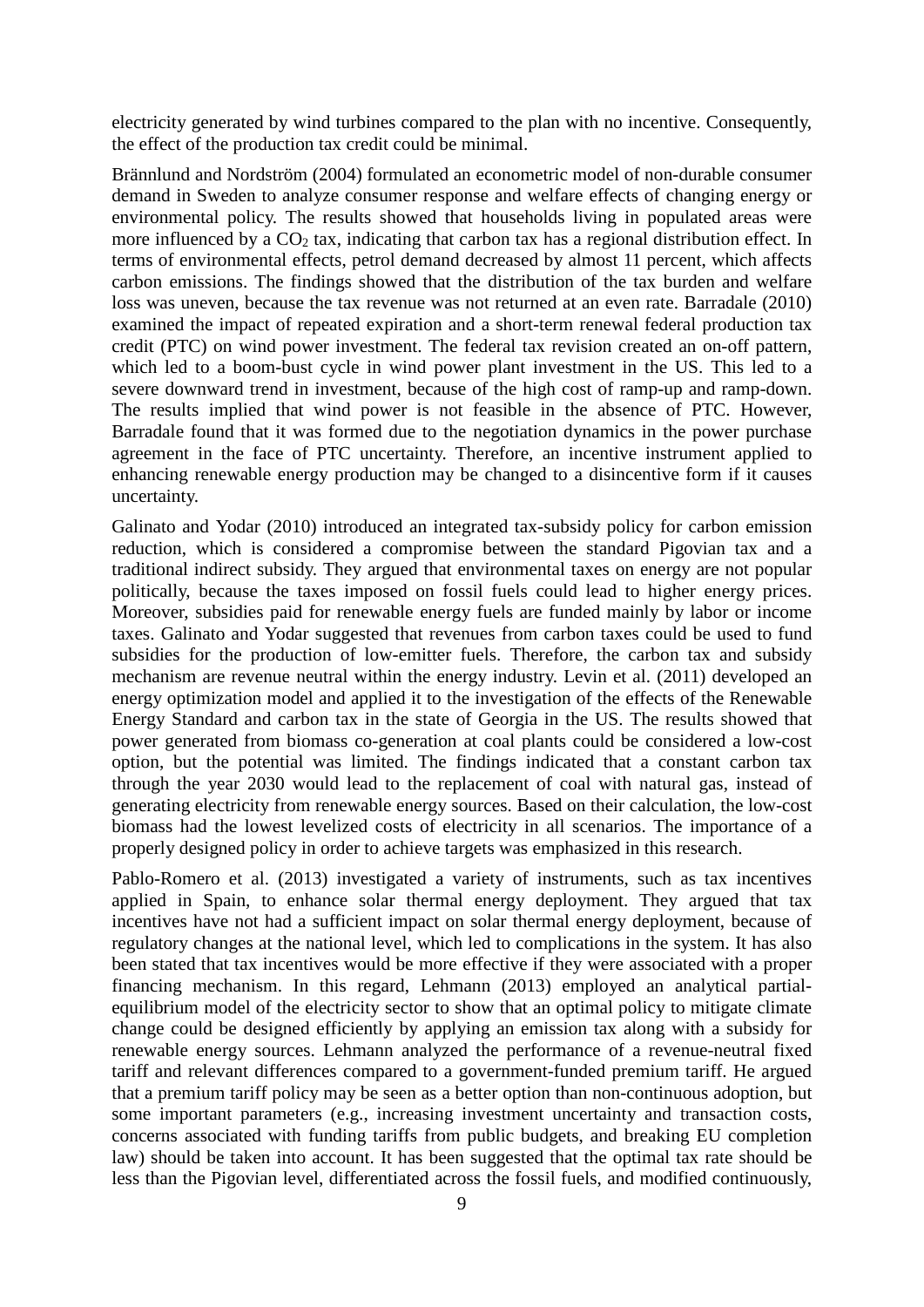based on technological change. This paper implies that in the presence of learning-by-doing for renewable energy technologies, a combination of an emission tax and a subsidy that is modified continuously could be considered an optimal strategy.

Insert Table 2: Some empirical studies regarding tax incentive policies

#### **4. Renewable Portfolio Standard**

As previously mentioned, governments use a variety of policies to promote renewable energy. The renewable portfolio standard (RPS) is one of the most common policies used with FITs. In contrast to the FIT policy, which is price-based (fixed-price and premium-price), the RPS policy is quantity-based. This instrument requires companies to increase the amount of power generated by renewable energy sources. The RPS mechanism obligates utility companies to generate a specified share of their electricity by renewable energy. By doing so, they receive tradable certificates for every unit (for example, 1 MWh) of power generated; these are called tradable green certificates. Unlike the FIT mechanism, in which the government guarantees the purchase of generated electricity, the RPS mechanism relies on the private market for its implementation. Therefore, there is greater price competition across different types of renewable energy technologies. By early 2010, RPS was in place in 56 states, provinces, and countries, including more than half of US states (Martinot and Sawin, 2012). RPS policy is usually associated with the certificate trading mechanism. In the US, a credit multiplier is applied to promote specific types of renewable energy technology. For instance, a wind multiplier means that one MWh of power generated by wind technology could equal three certificates for the generator (M.J. Beck Consulting, 2009). Therefore, governments could use the credit multiplier as an instrument to direct revenue, investment, and job creation to a particular type of technology.

The EU has experience with both FIT and RPS mechanisms. However, the former has led to the rapid expansion of the capacity for renewable energy, and thus has been employed more than the latter. Experience with FIT is limited in the US, which has focused more on RPS (Rickerson and Grace, 2007). Although RPS policies have diffused rapidly across the US, FIT policy is gaining in attractiveness to policy makers because of its success in the EU, particularly Germany. As of June 2010, the RPS mechanism had been applied by 29 states in the US, with another seven having established nonbinding renewable energy goals. Almost 65 percent of the total wind capacity additions from 2001 to 2007 in the US were motivated by state RPS policies (Wiser, 2008). Some states have experienced rapid renewable energy expansion by these policies, as Texas has achieved its 2015 RPS target of 5 GW installed capacity six years earlier than scheduled (Edenhofer et al., 2011). According to the *GSR 2012*  report, by 2010, quotas or RPS were used in 69 states, provinces, and countries. Two additional countries implemented this policy in 2011 bringing the total to 71, slightly less than the 92 countries utilizing FIT policies (Martinot and Sawin, 2012). In South Korea, an FIT policy that was operational through 2011 was changed to a RPS policy in 2012. Considering that RPS policies are usually associated with trading certificates, in 2011 India launched a new Renewable Energy Certificate mechanism linked to the current quota system.

Espey (2001) discussed one of the main support mechanisms that was introduced to promote renewable energy deployment and examined the possible effects of applying RPS based on theoretical concepts and practical evidence. Espey argued that the RPS could not be considered a stand-alone solution that would enhance renewable energy sources. However, the advantages of the RPS make it an ideal starting point in the transition to an international trading system if a well-designed mechanism is employed. Berry and Jaccard (2001)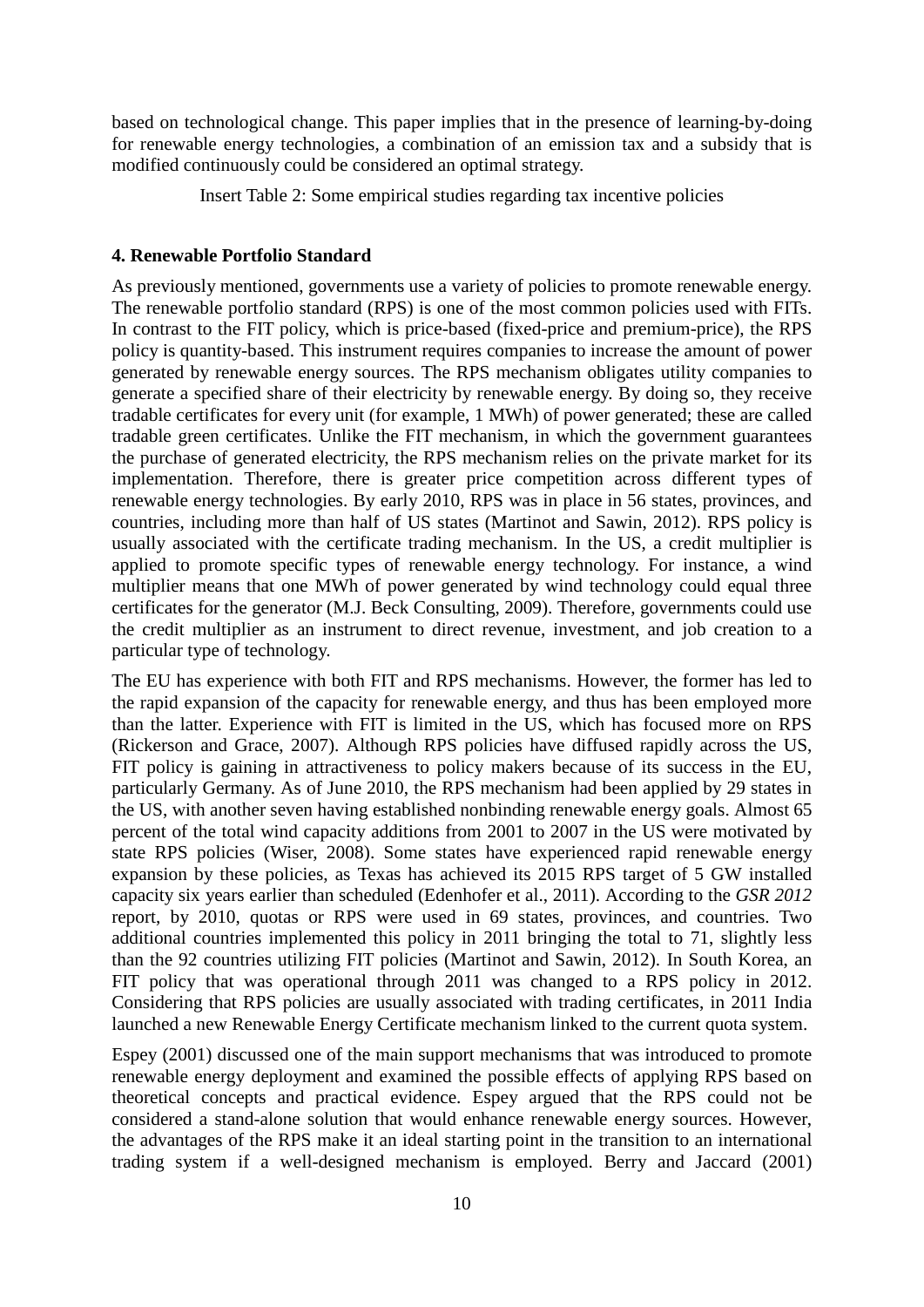analyzed the implementation of RPS in three European countries (Netherland, Denmark, and Italy), nine US states, and Australia. They concluded that the RPS is generally applied to generators instead of end users. Although the RPS system is managed by the government in Europe, it is administered by a delegation of government and independent utility regulators in the US and Australia. Lauber (2004) compared FIT and RPS mechanisms as two options for a harmonized community framework. Lauber argued that these systems could not be measured by a common standard because they have different purposes. The FIT mechanism is appropriate to support renewable technology development and the equipment industry, whereas the RPS system is more suitable in the phase of near-market competitiveness than in the early stage of technology development.

Wiser et al. (2005, p 261) examined experiences with RPS design, application, and effects in 13 US states. The results showed that RPS performed successfully in Texas, Iowa, and Minnesota. However, it was not effective because the policies were poorly designed. Some critical design pitfalls were experienced by states, including the following: "*narrow applicability, poorly balanced supply-demand conditions, insufficient duration and stability of targets, insufficient enforcement, and poorly defined or non-existent contracting standards and cost recovery mechanisms for regulated utilities and providers of last resort*."

Nishio and Asano (2006) applied a quantitative analysis to evaluate the supply amount and marginal prices of electricity generated by renewable energy sources under the RPS mechanism in Japan. The results showed that the majority of power supplied under RPS was generated by wind and biomass energy. In addition, the purchase of certificates from generators in other regions and trading among retailers enabled the RPS system to be implemented effectively. Based on the analysis of the dynamic supply curve, the marginal price would increase according to the amount of electricity supplied. Kydes (2007) analyzed the effects of applying a federal 20 percent non-hydropower RPS on US energy markets by 2020. The estimates suggested that this policy would be effective in enhancing renewable energy technologies and reducing emissions of  $NO<sub>x</sub>$  by 6 percent, mercury by 4 percent and  $CO<sub>2</sub>$  by 16.5 percent. It was estimated that the total electricity cost for customers would increase by almost 3 percent, making a significant cost increase of 35 to 60 billion dollars for the power generation industry by 2020.

Carley (2009) examined the causal effects of RPS policies in states in the US on the percentage of renewable energy deployment. They applied a standard fixed effects model to evaluate the effectiveness of state energy programs from 1998 to 2006. The results showed significant potential for RPS policies and that an increase in the number of states that implemented this policy could lead to an increase in RE deployment. The results indicated that the percentages of RE generation were lower in deregulated states than in regulated states, implying that competitive markets stimulate RE investment. Yin and Powers (2010) applied a panel data model to determine the impact of state-level RPS policies in the US and introduced an index to measure RPS stringency. Their findings showed that RPS policies significantly affected in-state RE development. The results also showed that allowing out-ofstate certificate trading had a negative impact on the effectiveness of RPS deployment. Moon et al. (2011) performed an economic analysis of biomass power generated by two technologies under an RPS scheme in order to compare the impact of the biomass on combined heat and power (CHP) system capacity. The Korean government introduced an FIT program in 2006 but changed it to RPS because it failed to achieve the preset targets in recent years. The results showed that under the current infrastructure and technology levels, biomass gasification in CHP in the range of  $0.5$  to 5 MW<sub>e</sub> could be considered a potential starting point for initiating an RPS mechanism.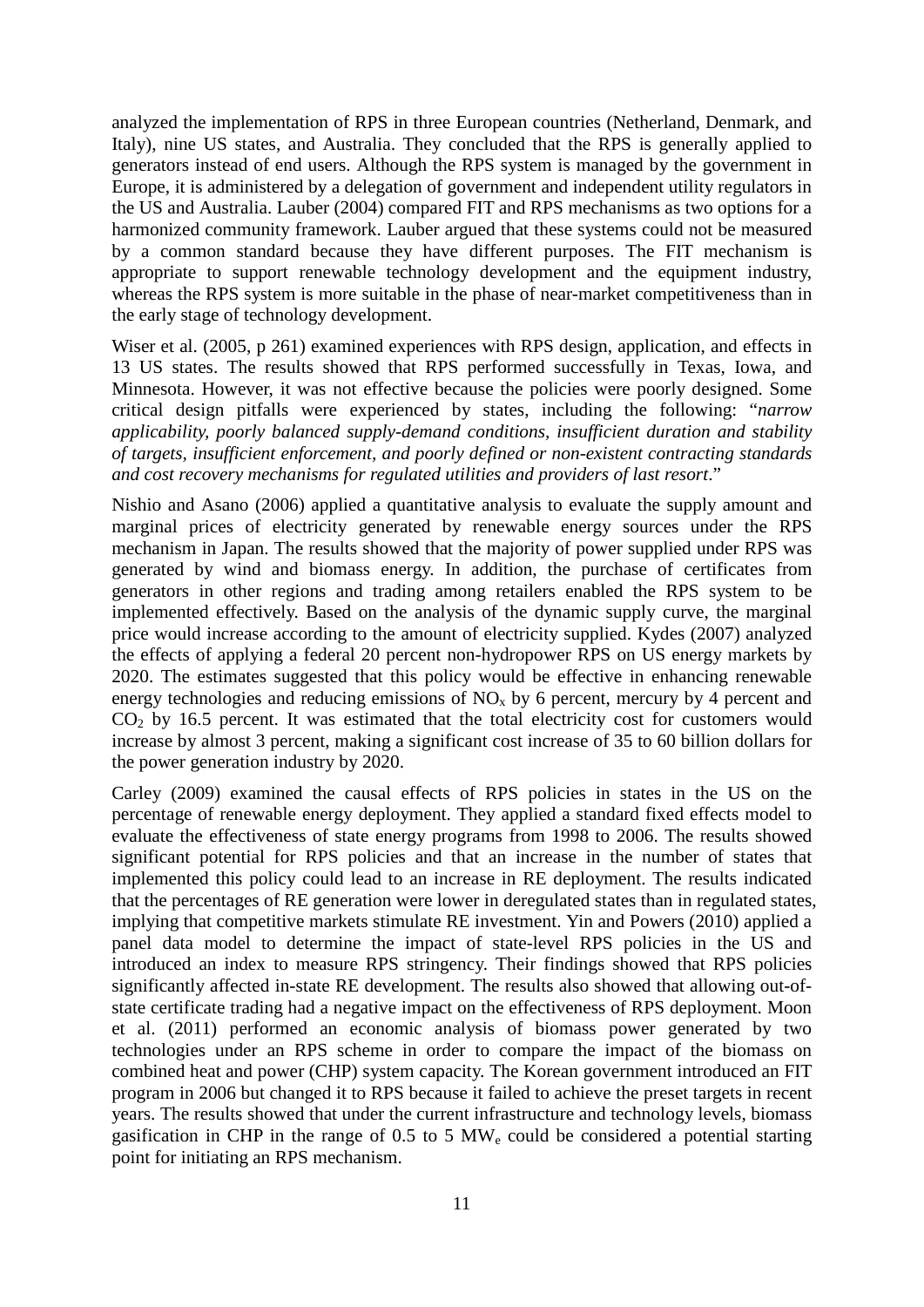Buckman (2011) investigated the effectiveness of banding and carve-outs as two modifications of the RPS mechanism used to support high-cost types of renewable energy technologies. The UK and Italy used these modifications as particular examples of analysis banding. The US is chosen as the example for a carve-out device. The results showed that both methods have strengths and weakness for the enabling of markets to enhance renewable energy deployment. They concluded that banding might be better than carve-outs to support the high-cost renewable energy technologies. Dong (2012) examined the effectiveness of FIT and RPS to enhance wind power generation by applying a panel data analysis of 53 countries over the years 2005 to 2009. The results indicated that FIT policies increased power capacity by 1800 MW over RPS mechanisms. This capacity would increase to 2000 MW when the timing of the policy was taken into account, because the FIT system was started earlier than the RPS mechanism. There was no significant difference between FIT and RPS in terms of annual capacity. Fagiani et al. (2013) simulated a model for the period 2012 to 2050 in order to analyze the effects of investors' risk aversion driven by profit maximization on FIT and the certificate market system. The results showed that although FIT policy could achieve better economic efficiency than RPS could, it depended strongly on regulators' decisions. In contrast, RPSs showed better performance compared to FITs in terms of cost-efficiency when the degree of risk aversion was moderate.

The comparison of FIT and RPS policies showed that the FIT policy was good when a policy to develop renewable energy sources with a low level of risk for investors is required. However, the RPS is appropriate when a market view policy is applied by the government. Europe intends to organize a single harmonized FIT system, due to the differences in policies applied across the member countries, even though evidence suggests that this may be impossible in practice. The RPS system has not been developed in Europe, because most European countries use the FIT system. Hence, it seems that FIT polices are suitable for the encouragement to develop renewable energy sources. However, an RPS system should be applied after the implementation of renewable energy sources reaches a certain level.

Insert Table 3: Some empirical results regarding RPS policies

#### **5. Cross-National Incentive Policies**

Cross-national incentive policies can be studied from different points of view, including the transfer of climate change mitigation technologies, emission trading schemes, and the clean development mechanism (CDM) derived from the Kyoto Protocol. Given the considerable scale of effort required to reduce greenhouse gas emissions, it is almost impossible for all countries to produce environmentally friendly technologies by themselves. The OECD and the World Bank have shown that climate-mitigation technology trading could be affected by non-tariff measures, which would also help them to promote technologies (Tébar Less and McMillan, 2005). Trade barriers are not the only barriers to commodity movement. Total technology is constituted by the knowledge, skills, and services associated with installation and operation. Steenblik and Kim (2009) investigated the effects of tariff and non-tariff barriers on trading a selection of carbon-change-mitigation technologies (CCMTs) identified by the Intergovernmental Panel on Climate Change (IPCC) and the IEA. These included combined heat and power, district heating and cooling, solar heating and cooling, and energy efficiency motor systems. They concluded that is necessary for technology importers to review their policies in order to facilitate the diffusion of CCMT technologies made and developed in OECD countries. Adequate environmental regulations, removal or reduction of trade barriers, adequate intellectual property rights regimes, and appropriate financing mechanisms were considered incentives to transfer renewable energy technologies across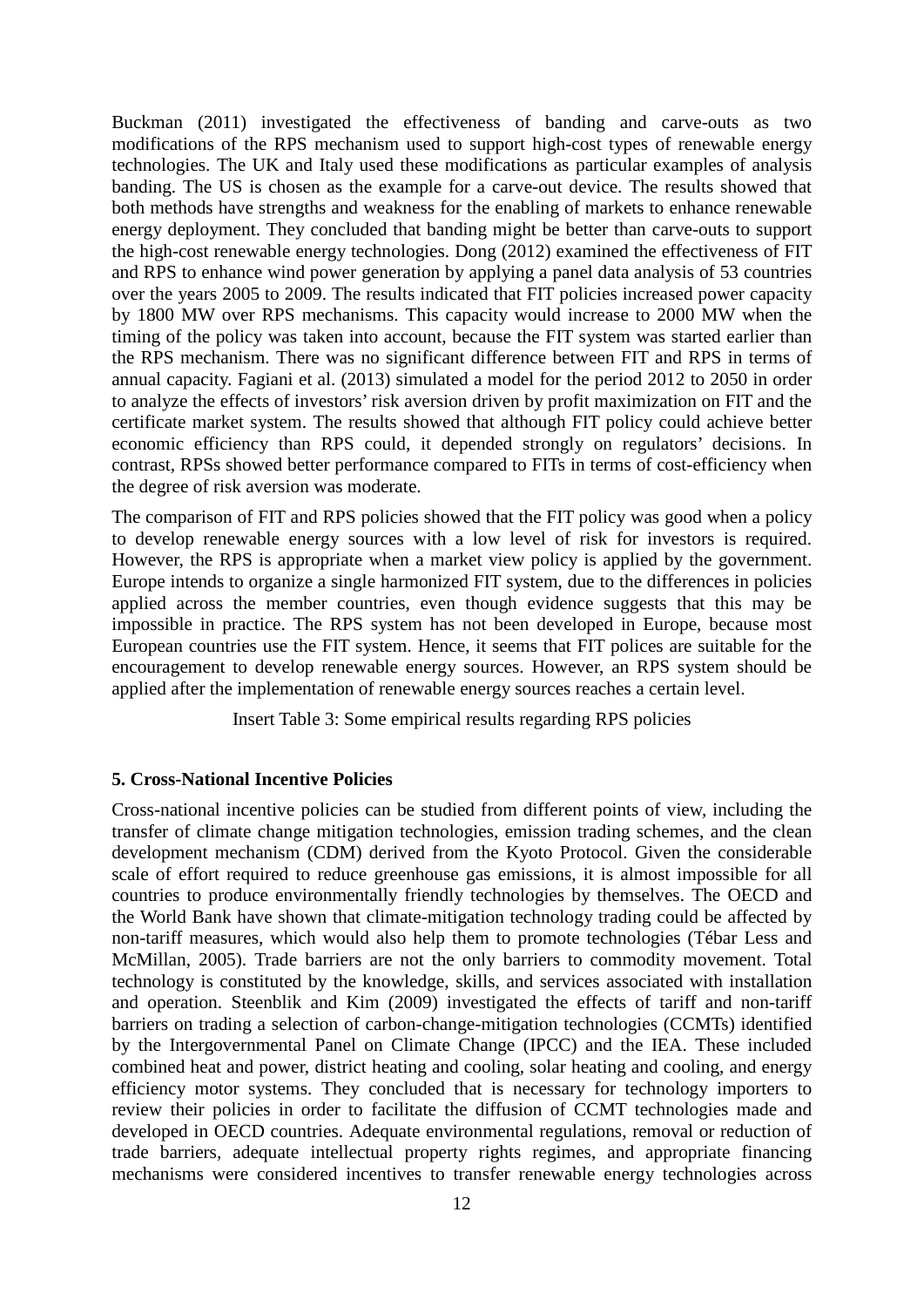countries (Tébar Less and McMillan, 2005).

The Kyoto Protocol introduced three mechanisms to mitigate GHG emissions: (i) emission trading, (ii) CDM, and (iii) joint implementation (JI). Emission trading is based on an allowance transition that enables a country (listed in Annex B) to trade emission permits. In contrast, CDM and JI are classified as project-based. The European Union Emission Trading Scheme (EU ETS) is an essential part of the EU climate change policy. The allowance mechanism in ETS is based on three methods: grandfathering, benchmarking and auctioning (Koh, 2010). In this system, which was applied from 2005 to 2012, nearly all permits were grandfathered (Bernard and Vielle, 2009). Based on the mechanism applied to mitigate emissions, incentives could be different. In the case of emission trading, the renewable energy certificate mechanism derived from the RPS has gained importance. As previously noted, the EU aims to harmonize support mechanisms in order to facilitate market creation for trading certificates across member nations. A CDM or JI mechanism approach is similar to an investment project, because it is able to earn both financial returns and carbon credits. Carbon credits have monetary value which affect net financial returns.

Carbon credit transactions enable the host countries to receive significant amounts of foreign investment. CDM is specifically designed as a mechanism to channel foreign investment into non-Annex I countries (Koh, 2010). Therefore, the incentives for using CDM facilities across countries are similar to the incentives used to attract foreign direct investment. For example, it is important to consider any regulation that may create a limitation to the inflow of FDI, including the restrictions on the profit repatriation of investors. Some countries may offer investment incentives and tax concessions to promote CDM projects. Krey (2004) examined 15 unilateral potential CDM projects in India and found that average transaction costs were estimated at a  $0.06-0.47$   $\frac{1}{2}$  /tCO<sub>2</sub> equivalent, which corresponds to approximately 76 to 88 percent of the total transaction costs of the projects. Chaurey and Kandpal (2009) analyzed the carbon abatement potential of solar home systems (SHS) in India and estimated that a bundled project of 20,000 SHS could return almost Rs 1.9 million annually at 10  $\frac{k}{CO_2}$  after expenses of 20 percent for pre-implementation transaction costs. Of course, the balance between demand and supply should be taken into account. The total demand in the Kyoto Protocol from 2008 to 2012 was estimated at 1222 MtCO<sub>2</sub>, whereas the supply was over 3000 MtCO<sub>2</sub>. Additionally, the Green Investment Scheme developed by Russia and East European countries would bring a return of more than  $1800$  MtCO<sub>2</sub> (Bhattacharyya, 2011). On the other hand, these numbers demonstrate the potential capacity of carbon emission reduction in several countries. By other means, there would be a large capacity available to reduce emissions if a well-designed support mechanism were in place.

#### **6. Summary and Conclusion**

Alternative policies for environmental protection are applied in the form of economics (incentive) or regulations (non-incentive). Economic policies could be an incentive for using renewable energy or charging taxes imposed on emission generation or fossil-fuel consumption. Three types of support mechanisms are widely employed: (i) feed-in-tariff, (ii) tax incentives, and (iii) tradable green certificates. Tax credits could be applied to the investment, production, or consumption segments of electricity generated by renewable energy sources. The main reason that this instrument is attractive is that it makes cash available. Therefore, it could be an important financial incentive for private investors, as well as an opportunity to make small investments, because it directly increases investor liquidity. Couture and Gagnon (2010) pointed to three essential provisions for the success of FIT policies: guaranteed access to the grid, stable and long-term power purchase agreements, and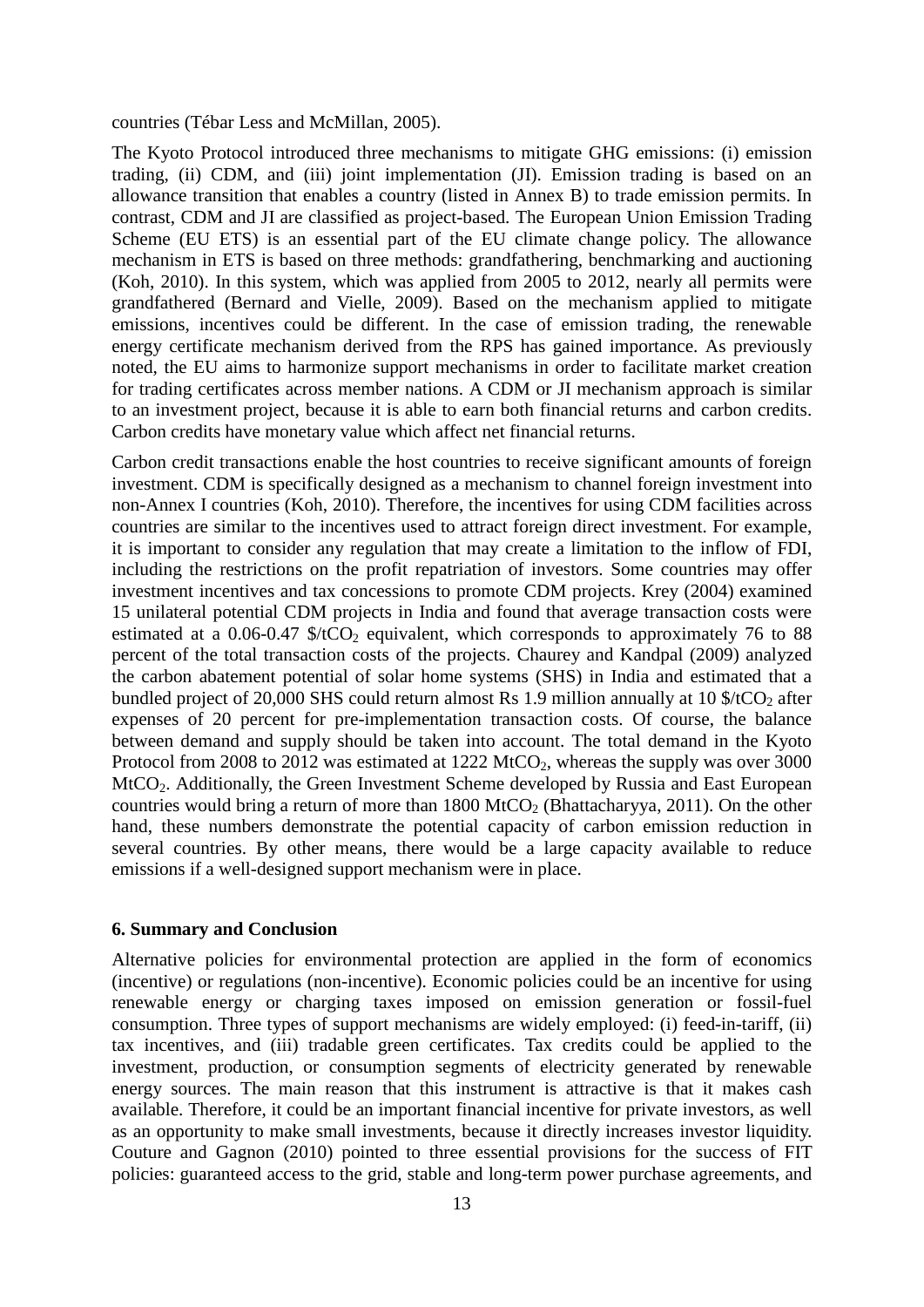prices should be calculated based on the unit costs of power generated by renewable energy sources.

In contrast to the FIT policy, which is price-based (fixed-price and premium-price), the RPS policy is quantity-based. This instrument requires companies to increase the amount of power generated by renewable energy sources. The comparison of FIT and RPS policies showed that the FIT policy is preferred when a policy to develop renewable energy sources with a low level of risk for investors is required. However, the RPS policy is appropriate when a market view policy is applied by the government. Although Europe has attempted to organize a single harmonized FIT system, it is believed to be impossible due to the vast differences in policies across the member countries. The RPS system has not been developed in Europe, as most European countries have previously instituted the FIT system. In this regard, it seems that FIT polices are suitable to encourage the development of renewable energy sources. However, the RPS system should be applied after the implementation of renewable energy sources has reached a certain level.

#### **References**

- Alfsen, K. H., Birkelund, H., & Aaserud, M. (1995). Impacts of an EC carbon/energy tax and deregulating thermal power supply on CO2, SO2 and NOx emissions. *Environmental and Resource Economics, 5*(2), 165-189.
- Barradale, M. J. (2010). Impact of public policy uncertainty on renewable energy investment: Wind power and the production tax credit. *Energy Policy, 38*(12), 7698-7709. doi: 10.1016/j.enpol.2010.08.021
- Bernard, A., & Vielle, M. (2009). Assessment of European Union transition scenarios with a special focus on the issue of carbon leakage. *Energy Economics, 31*, S274-S284.
- Berry, T., & Jaccard, M. (2001). The renewable portfolio standard: design considerations and an implementation survey. *Energy Policy, 29*(4), 263-277. doi: 10.1016/s0301- 4215(00)00126-9
- Bhattacharyya, S. C. (2011). *Energy Economics: Concepts, Issues, Markets and Governance.* London: Springer.
- Brännlund, R., & Nordström, J. (2004). Carbon tax simulations using a household demand model. *European Economic Review, 48*(1), 211-233.
- Buckman, G. (2011). The effectiveness of Renewable Portfolio Standard banding and carveouts in supporting high-cost types of renewable electricity. *Energy Policy, 39*(7), 4105-4114. doi: 10.1016/j.enpol.2011.03.075
- Butler, L., & Neuhoff, K. (2008). Comparison of feed-in tariff, quota and auction mechanisms to support wind power development. *Renewable Energy, 33*(8), 1854- 1867. doi: 10.1016/j.renene.2007.10.008
- Carley, S. (2009). State renewable energy electricity policies: An empirical evaluation of effectiveness. *Energy Policy, 37*(8), 3071-3081.
- Chaurey, A., & Kandpal, T. (2009). Carbon abatement potential of solar home systems in India and their cost reduction due to carbon finance. *Energy Policy, 37*(1), 115-125.
- Couture, T., & Gagnon, Y. (2010). An analysis of feed-in tariff remuneration models: Implications for renewable energy investment. *Energy Policy, 38*(2), 955-965. doi: 10.1016/j.enpol.2009.10.047
- Couture, T. D., Cory, K., Kreycik, C., & Williams, E. (2010). Policymaker's Guide to Feed-in Tariff Policy Design: National Renewable Energy Laboratory (NREL), Golden, CO.
- Dong, C. G. (2012). Feed-in tariff vs. renewable portfolio standard: An empirical test of their relative effectiveness in promoting wind capacity development. *Energy Policy, 42*,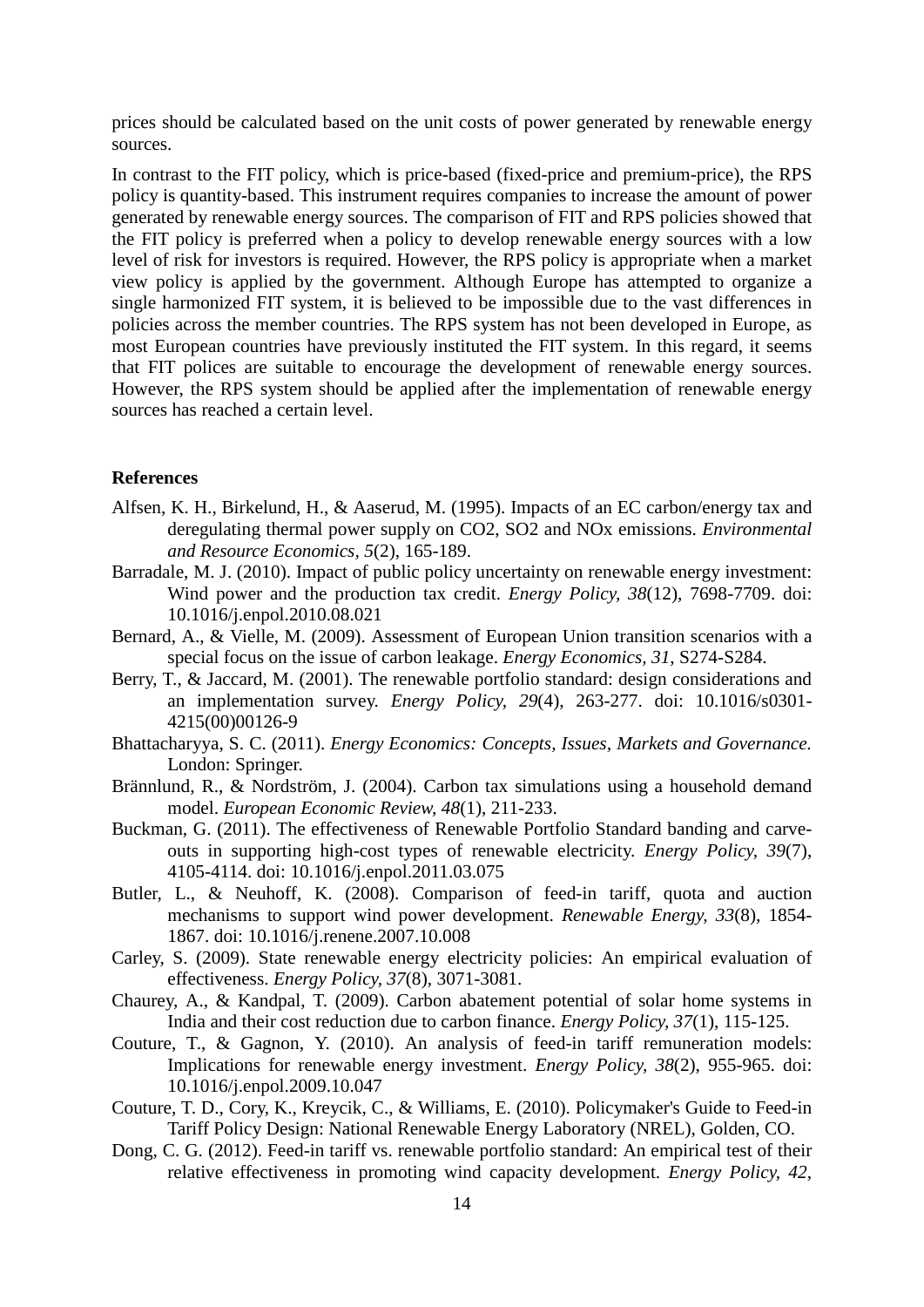476-485. doi: 10.1016/j.enpol.2011.12.014

- Edenhofer, O., Pichs-Madruga, R., Sokona, Y., Seyboth, K., Kadner, S., Zwickel, T., . . . von Stechow, C. (2011). *Renewable Energy Sources and Climate Change Mitigation: Special Report of the Intergovernmental Panel on Climate Change*: Intergovernmental Panel on Climate Change.
- Edwards P.E.T., A.E. Sutton-Grier and G.E. Coyle (2013). Investing in nature: Restoring coastal habitat blue infrastructure and green job creation. *Marine Policy* 38, 65-71.
- Espey, S. (2001). Renewables portfolio standard: a means for trade with electricity from renewable energy sources? *Energy Policy, 29*(7), 557-566. doi: 10.1016/s0301- 4215(00)00157-9
- Fagiani, R., Barquin, J., & Hakvoort, R. (2013). Risk-based assessment of the cost-efficiency and the effectivity of renewable energy support schemes: Certificate markets versus feed-in tariffs. *Energy Policy, 55*, 648-661. doi: 10.1016/j.enpol.2012.12.066
- Gai C., C. Wang, J. Chen and S. Wang (2011). The relationship between green economy and green jobs: myth or reality? The case of China's power generation sector. *Energy* 36(10), 5994-6003.
- Galinato, G. I., & Yoder, J. K. (2010). An integrated tax-subsidy policy for carbon emission reduction. *Resource and Energy Economics, 32*(3), 310-326.
- Gutermuth, P. G. (1998). Financial measures by the state for the enhanced deployment of renewable energies. *Solar Energy, 64*(1-3), 67-78. doi: 10.1016/s0038- 092x(98)00066-8
- Hassett, K. A., & Metcalf, G. E. (1995). Energy tax credits and residential conservation investment: Evidence from panel data. *Journal of Public Economics, 57*(2), 201-217.
- IEA. (2012a). *Energy Technology Perspectives 2012*: OECD Publishing.
- IEA. (2012b). *World Energy Outlook 2012*: OECD Publishing.
- Jenner, S., Groba, F., & Indvik, J. (2013). Assessing the strength and effectiveness of renewable electricity feed-in tariffs in European Union countries. *Energy Policy, 52*, 385-401. doi: 10.1016/j.enpol.2012.09.046
- Kahn, E. (1996). The production tax credit for wind turbine powerplants is an ineffective incentive. *Energy policy, 24*(5), 427-435.
- Kahn, E., & Goldman, C. A. (1987). Impact of tax-reform on renewable energy and cogeneration projects. *Energy Economics, 9*(4), 215-226. doi: 10.1016/0140- 9883(87)90029-6
- Kalkuhl, M., Edenhofer, O., & Lessmann, K. (2013). Renewable energy subsidies: Secondbest policy or fatal aberration for mitigation? *Resource and Energy Economics*, 35(3), 217-234.
- Koh, K. L. (2010). *Crucial issues in climate change and the Kyoto Protocol: Asia and the world*: World Scientific Publishing Company.
- Krajacic, G., Duic, N., Tsikalakis, A., Zoulias, M., Caralis, G., Panteri, E., & Carvalho, M. D. (2011). Feed-in tariffs for promotion of energy storage technologies. *Energy Policy, 39*(3), 1410-1425. doi: 10.1016/j.enpol.2010.12.013
- Krey, M. Transaction Costs of CDM Projects in India–An Empirical Survey.
- Kydes, A. S. (2007). Impacts of a renewable portfolio generation standard on US energy markets. *Energy Policy, 35*(2), 809-814. doi: 10.1016/j.enpol.2006.03.002
- Lauber, V. (2004). REFIT and RPS: options for a harmonised Community framework. *Energy policy, 32*(12), 1405-1414.
- Lehmann, P. (2013). Supplementing an emissions tax by a feed-in tariff for renewable electricity to address learning spillovers. *Energy Policy 61,* 635-641.
- Lesser, J. A., & Su, X. J. (2008). Design of an economically efficient feed-in tariff structure for renewable energy development. *Energy Policy, 36*(3), 981-990. doi: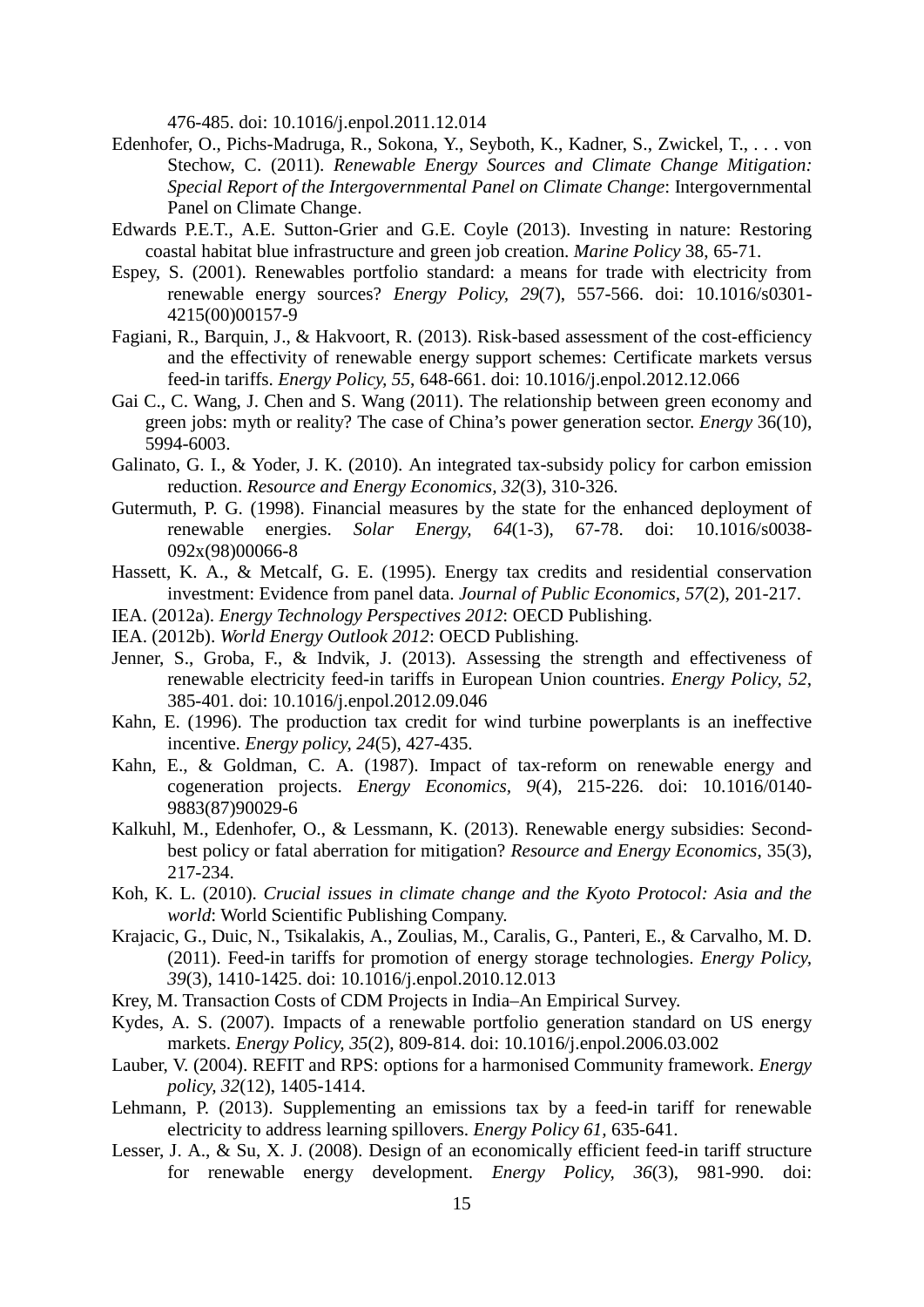10.1016/j.enpol.2007.11.007

- Levin, T., Thomas, V. M., & Lee, A. J. (2011). State-scale evaluation of renewable electricity policy: The role of renewable electricity credits and carbon taxes. *Energy Policy, 39*(2), 950-960.
- M.J. Beck Consulting, L. (2009). Renewable Portfolio Standards (RPS). Retrieved 26 July, 2013
- Martinot, E., & Sawin, J. (2012). *Renewables global status report: 2012 update*.
- Moon, J. H., Lee, J. W., & Lee, U. D. (2011). Economic analysis of biomass power generation schemes under renewable energy initiative with Renewable Portfolio Standards (RPS) in Korea. *Bioresource Technology, 102*(20), 9550-9557. doi: 10.1016/j.biortech.2011.07.041
- Nishio, K., & Asano, H. (2006). Supply amount and marginal price of renewable electricity under the renewables portfolio standard in Japan. *Energy Policy, 34*(15), 2373-2387. doi: 10.1016/j.enpol.2005.04.008
- Pablo-Romero, M., Sánchez-Braza, A., & Pérez, M. (2013). Incentives to promote solar thermal energy in Spain. *Renewable and Sustainable Energy Reviews, 22*, 198-208.
- Pop O., G.C. Dina and C. Martin (2011). Promoting the corporate social responsibility for a green economy and innovative jobs. *Procedia Social and Behavioral Sciences* 15, 1020- 1023.
- Proenca, S., & St Aubyn, M. (2013). Hybrid modeling to support energy-climate policy: Effects of feed-in tariffs to promote renewable energy in Portugal. *Energy Economics, 38*, 176-185. doi: 10.1016/j.eneco.2013.02.013
- Rickerson, W., & Grace, R. C. (2007). The debate over fixed price incentives for renewable electricity in Europe and the United States: Fallout and future directions. *A White Paper Prepared for The Heinrich Böll Foundation*.
- Rickerson, W. H., Sawin, J. L., & Grace, R. C. (2007). If the shoe FITs: Using feed-in tariffs to meet US renewable electricity targets. *The Electricity Journal, 20*(4), 73-86.
- Rigter, J., & Vidican, G. (2010). Cost and optimal feed-in tariff for small scale photovoltaic systems in China. *Energy Policy, 38*(11), 6989-7000. doi: 10.1016/j.enpol.2010.07.014
- Ringel, M. (2006). Fostering the use of renewable energies in the European Union: the race between feed-in tariffs and green certificates. *Renewable Energy, 31*(1), 1-17. doi: 10.1016/j.renene.2005.03.015
- Schallenberg-Rodriguez, J., & Haas, R. (2012). Fixed feed-in tariff versus premium: A review of the current Spanish system. *Renewable & Sustainable Energy Reviews, 16*(1), 293- 305. doi: 10.1016/j.rser.2011.07.155
- Solano-Peralta, M., Moner-Girona, M., van Sark, W., & Vallve, X. (2009). "Tropicalisation" of Feed-in Tariffs: A custom-made support scheme for hybrid PV/diesel systems in isolated regions. *Renewable & Sustainable Energy Reviews, 13*(9), 2279-2294. doi: 10.1016/j.rser.2009.06.022
- Steenblik, R., & Kim, J. A. (2009). *Facilitating Trade in Selected Climate Change Mitigation Technologies in the Energy Supply, Buildings, and Industry Sectors*.OECD Trade and Environment Working Paper No. 2009-02
- Tébar Less, C., & McMillan, S. (2005). *Achieving the Successful Transfer of Environmentally Sound Technologies*.OECD Trade and Environment Working Paper No. 2005-2
- Walsh, M. J. (1989). Energy tax credits and housing improvement. *Energy Economics, 11*(4), 275-284.
- Wand, R., & Leuthold, F. (2011). Feed-in tariffs for photovoltaics: Learning by doing in Germany? *Applied Energy, 88*(12), 4387-4399. doi: 10.1016/j.apenergy.2011.05.015
- Wiser, R. (2008). Renewable Portfolio Standards in the United States-A Status Report with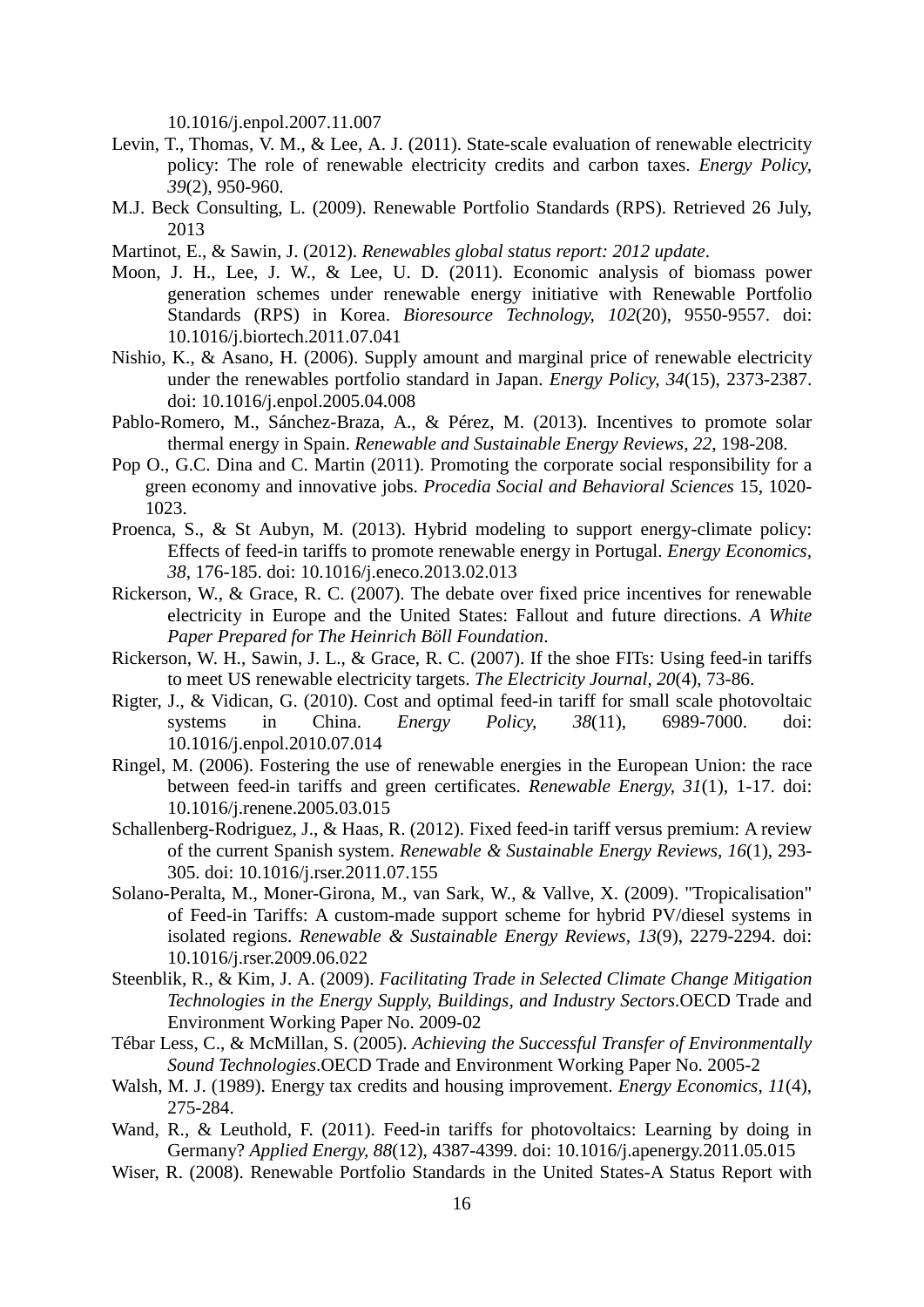Data Through 2007.

- Wiser, R., Porter, K., & Grace, R. (2005). Evaluating experience with renewables portfolio standards in the United States. *Mitigation and Adaptation Strategies for Global Change, 10*(2), 237-263.
- Yi H. (2013). Clean energy policies and green jobs: an evaluation of green jobs in U.S. metropolitan areas. *Energy Policy* 56, 644-652.
- Yin, H. T., & Powers, N. (2010). Do state renewable portfolio standards promote in-state renewable generation? *Energy Policy, 38*(2), 1140-1149. doi: 10.1016/j.enpol.2009.10.067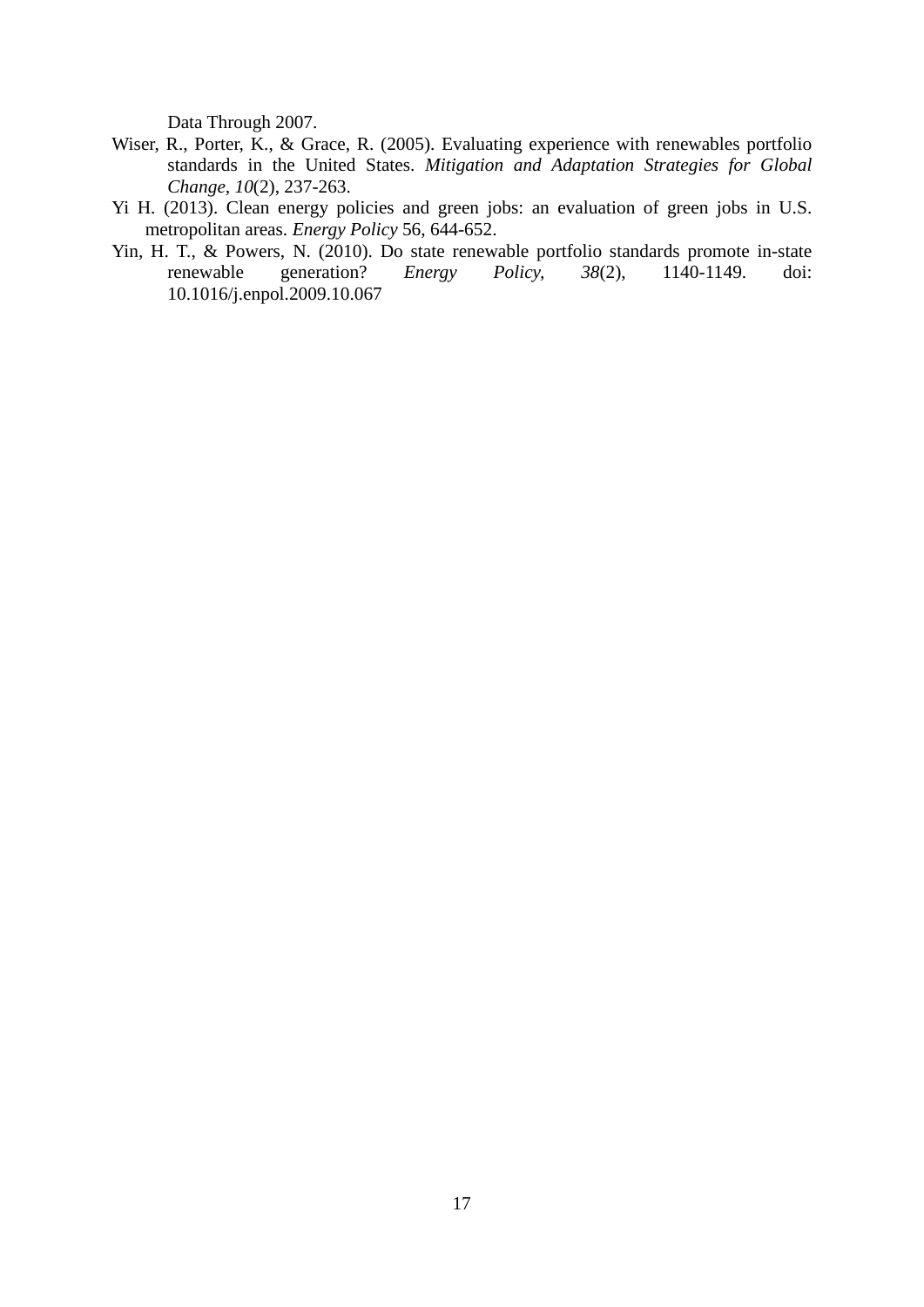| Table 1: Some empirical studies regarding FIT policies |  |  |  |
|--------------------------------------------------------|--|--|--|
|                                                        |  |  |  |

| Author                          | Subject                                                                                           | Result                                                                                                                                                                                                                                                                                              |
|---------------------------------|---------------------------------------------------------------------------------------------------|-----------------------------------------------------------------------------------------------------------------------------------------------------------------------------------------------------------------------------------------------------------------------------------------------------|
| <b>Ringel</b> (2006)            | Fostering the use of<br>renewable energies in the<br>EU, comparing FITs and<br>green certificates | There is an intention to promote green certificates instead of<br>FITs due to up-coming markets for emission certificates.<br>Using a harmonized FIT is almost impossible in Europe.                                                                                                                |
| Rickerson et al.<br>(2007)      | Using FIT to meet US<br>renewable targets                                                         | The US can apply different approaches to take advantage of<br>the renewable energy policy. FIT could be used for emerging<br>technologies and RPS should be used to enhance near-<br>market energy technologies.                                                                                    |
| Butler &<br>Neuhoff (2008)      | Comparison of FIT, quota<br>and auction to support<br>wind power                                  | They noted very low levels of competition at the operational<br>stage for all three funding schemes. Deployment levels are<br>much higher in Germany compared to the UK.                                                                                                                            |
| Lesser & Su<br>(2008)           | Design of an economical<br>FIT structure                                                          | They proposed a two-part FIT system targeting both capacity<br>and market-based payment to achieve targets.                                                                                                                                                                                         |
| Solano-Peralta et<br>al. (2009) | Custom-made support<br>scheme for hybrid system<br>in isolated regions                            | The proposed Renewable Energy Premium Tariff (RPT) plan<br>for off-grid regions. RPT value for a model with $NPV=0$ is<br>estimated at 0.59 \$/kWh and 0.57 \$/kWh for 62 and 79<br>percent PV fraction scenarios, compared to 0.52 \$/kWh FIT<br>values paid for PV installed in mainland Ecuador. |
| Couture $&$<br>Gognon (2010)    | Analysis of FIT<br>remuneration models                                                            | Market-independent policies provide a stronger and more<br>cost-effective policy compared to market-dependent options<br>due to greater investment security and a lower cost for<br>renewable energy deployment.                                                                                    |
| Rigter & Vidican<br>(2010)      | Cost and optimal FIT for<br>small scale PV in China                                               | FIT policy is able to compensate negative impacts of low<br>electricity prices on feasibility of solar PV and these costs<br>could decrease rapidly over the time as a result of innovation<br>and technology development.                                                                          |
| Wand &<br>Leuthold (2011)       | FIT for PV in Germany                                                                             | They found a wide range of impacts on social welfare, from<br>net social cost of 2.014 billion Euros under a Business As<br>Usual (BAU) scenario to net benefits of 7.586 billion Euros<br>under a positive perspective of solar PV deployment.                                                     |
| Krajacic et al.<br>(2011)       | FIT for promotion of<br>energy storage<br>technologies                                            | Energy storage tariffs could be applied in main power<br>systems to enhance energy storage usage and to optimize<br>existing utilities in the market.                                                                                                                                               |
| Schallenberg &<br>Haas (2012)   | Fixed FIT versus<br>premium in Spain                                                              | Fixed-FIT policy should be used for those technologies<br>which have not achieved a high market penetration and<br>where it is required to build a market environment.                                                                                                                              |
| Proenca &<br>Aubyn (2013)       | Effects of FIT to promote<br>renewable energy in<br>Portugal                                      | FIT policies provide an effective and cost-efficient<br>instrument to promote renewable energy sources for<br>electricity generation. Deployment of renewable energy led<br>to significant carbon emission reductions.                                                                              |
| Jenner et al.<br>(2013)         | Assessing the strength<br>and effectiveness of FIT<br>in EU                                       | Combination of policy with electricity price and unit cost are<br>more important to serve as determinant for power generation<br>by renewable energy sources than a stand-alone policy<br>measure.                                                                                                  |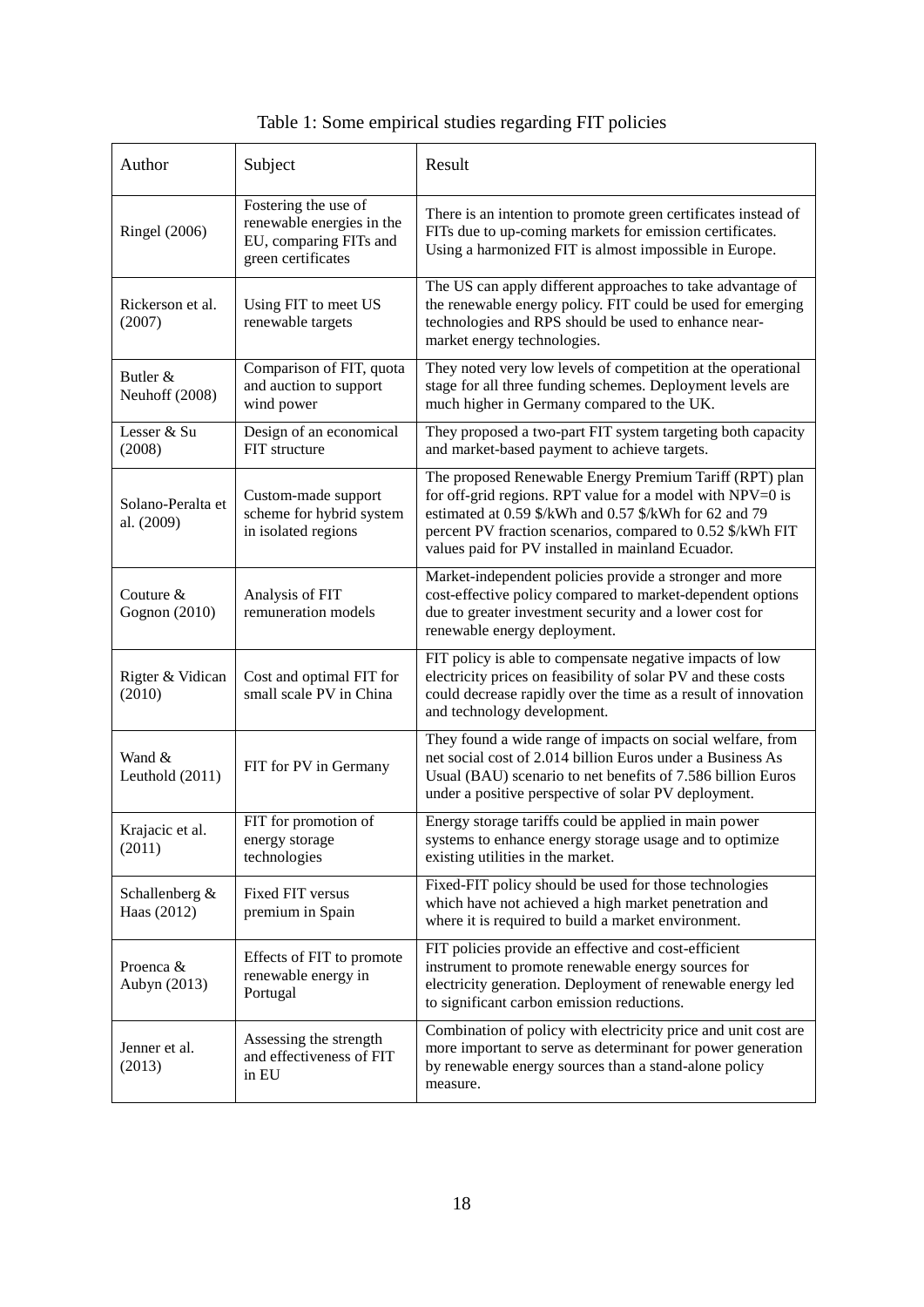# Table 2: Some empirical studies regarding tax incentive policies

| Author                             | Subject                                                                   | Result                                                                                                                                                                                                                                            |
|------------------------------------|---------------------------------------------------------------------------|---------------------------------------------------------------------------------------------------------------------------------------------------------------------------------------------------------------------------------------------------|
| Kahn &<br>Goldman (1987)           | Impact of tax reform on<br>renewable and<br>cogeneration project          | Capital intensive projects such as wind turbines, small<br>hydro, geothermal and wood-fired electricity were not<br>financially viable with the expiration of energy tax credits.<br>The avoided cost price is important to develop projects.     |
| Walsh(1989)                        | Energy tax credit and<br>housing improvement                              | Tax credits are not considered to be an effective solution to<br>subsidize energy conservation activities. It could be due to<br>the small discount rate, uncomfortable procedure to claim<br>the credit or lack of knowledge about price impact. |
| Alfsen et al.<br>(1995)            | Impacts of EC carbon tax<br>and deregulating power<br>supply on emissions | Emissions are reduced by European Community (EC) tax by<br>6-10 percent under both regimes (plan- and cost-efficient)<br>compared to the scenario without tax.                                                                                    |
| Hassett and<br>Metcalf (1995)      | Energy tax credits and<br>residential conservation                        | They found that a 10 percentage point change in the rate of<br>tax incentive for energy investment could increase the<br>probability of investment by 24 percent.                                                                                 |
| Kahn (1996)                        | Production tax credit for<br>wind turbine power plants                    | Production tax credit is considered an ineffective incentive<br>for wind turbine power plants, because it raises financing<br>costs.                                                                                                              |
| Brännlund &<br>Nordström<br>(2004) | Carbon tax simulation<br>using a household model                          | Households living in populated areas are influenced more<br>by $CO2$ tax. Petrol demand will decrease by almost 11<br>percent which affects carbon emissions.                                                                                     |
| Barradale (2010)                   | Wind power and the<br>production tax credit                               | Wind power is not feasible in the lack of a production tax<br>credit. An incentive instrument applied for enhancing<br>renewable energy production may be changed to a<br>disincentive form if it comes with uncertainty.                         |
| Galinato & Yodar<br>(2010)         | An integrated tax-subsidy<br>policy for carbon emission<br>reduction      | Revenues made by carbon taxes could be used to fund<br>subsidies for low-emitter fuels. Therefore, carbon tax and<br>subsidy mechanism is revenue neutral within the energy<br>industry.                                                          |
| Levin et al.<br>(2011)             | The role of renewable<br>electricity credits and<br>carbon taxes          | Low-cost biomass has the lowest levelized costs of<br>electricity in all scenarios. The importance of properly<br>designing policy in order to achieve targets has been<br>emphasized.                                                            |
| Pablo-Romero et<br>al. (2013)      | Incentives to promote solar<br>thermal energy in Spain                    | Tax incentives have not had sufficient impacts on solar<br>thermal energy deployment due to regulatory change at the<br>national level which caused confusion within the system.                                                                  |
| Lehmann (2013)                     | Supplementing and<br>emission tax by an FIT for<br>renewable electricity  | Optimal tax rate should be less than Pigouvian level,<br>differentiated across the fossil fuels, and modified<br>continuously based on technological change.                                                                                      |